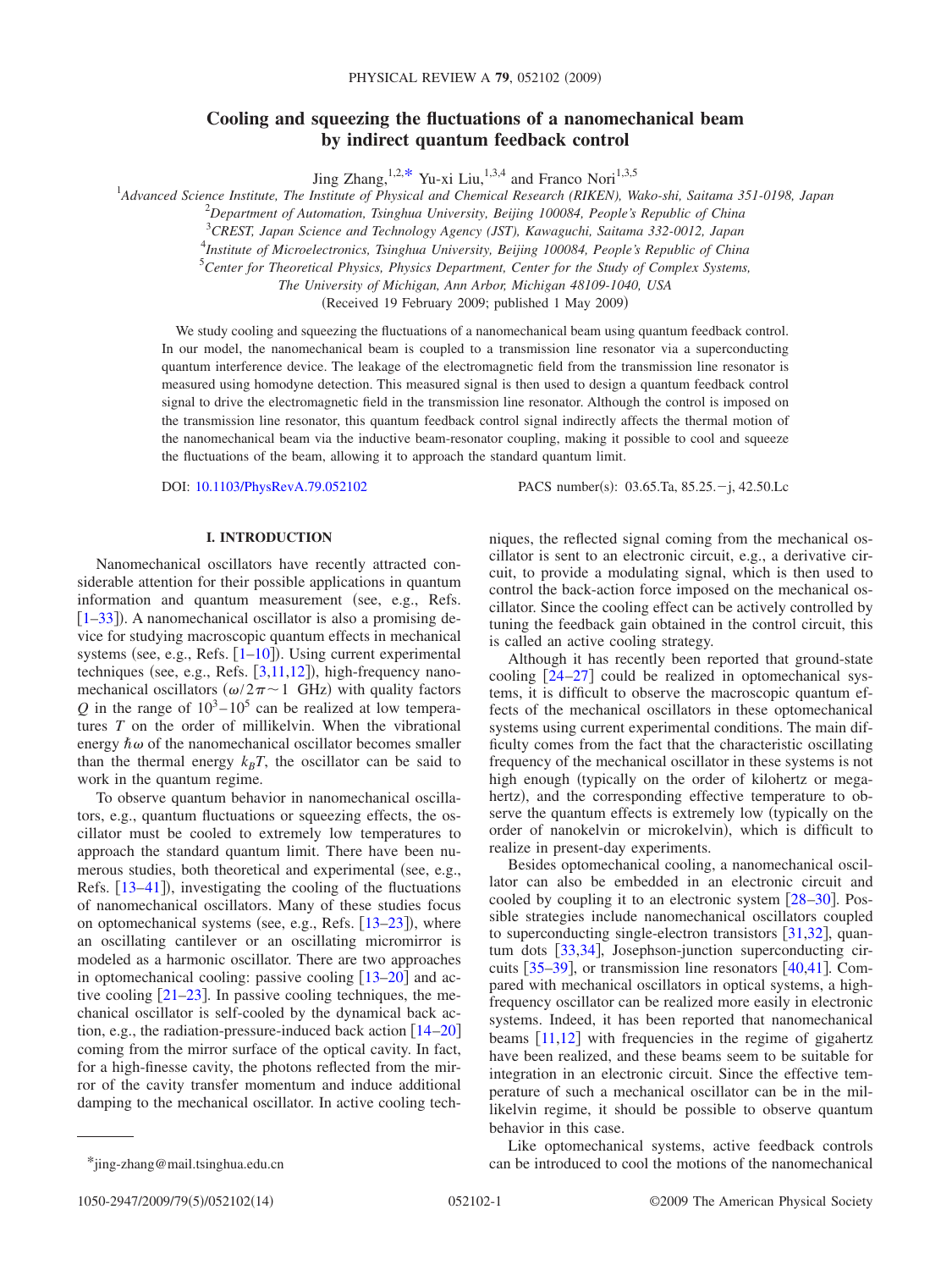oscillators in electronic systems. In the theoretical proposal in Ref.  $\lceil 32 \rceil$  $\lceil 32 \rceil$  $\lceil 32 \rceil$ , a nanomechanical resonator is capacitively coupled to a single-electron transistor to measure the position of the resonator. The information obtained by the quantum measurement is fed into a feedback circuit to obtain an output control signal, which is then imposed on a feedback electrode to control the motion of the resonator. In this strategy, the quantum measurement and the designed feedback control introduce additional damping effects on the resonator, which are helpful for cooling the motion of the resonator.

In a recent experiment  $[42]$  $[42]$  $[42]$ , a nanomechanical beam acted as one side of a superconducting quantum interference device (SQUID), and the voltage across the SQUID was measured which can be used to detect the motion of the beam. Motivated by this experiment, here we study the coupling between such a system  $[42]$  $[42]$  $[42]$  and a transmission line resonator. A single-mode quantized electromagnetic field provided by this resonator  $[43]$  $[43]$  $[43]$  could be detected by a homodyne measurement  $[44]$  $[44]$  $[44]$ . The quantization of this coupled beam-SQUID-resonator system has been addressed in the literature (see, e.g., Refs.  $[45-47]$  $[45-47]$  $[45-47]$ ), and theoretical analysis shows that such a device can be used to detect the motion of the beam [[47](#page-13-8)]. Here, we would like to concentrate on a different problem: how to design a quantum feedback control from the output signal of the homodyne detection to drive the motion of the beam? Different from previous work, such as the one in Ref. [[32](#page-12-16)], the quantum feedback control proposed here is *imposed on the transmission line resonator, not on the beam*, and indirectly controls the motion of the nanomechanical beam via the coupling between the transmission line resonator and the beam. By adiabatically eliminating the degrees of freedom of the SQUID and the transmission line resonator, the designed feedback control could introduce anharmonic terms in the effective Hamiltonian and additional damping terms for the nanomechanical beam, *leading to both cooling and squeezing* of the fluctuations of the beam.

Our studies indicate that the nanomechanical beam can be cooled from about 100 mK (the approximate temperature of the environment) to about 5 mK. However, the cooling achieved might not be sufficient for the beam to reach its ground-state energy. Also, note that in our proposal the energy flows from the beam to the transmission line resonator via the SQUID, and then, from the transmission line resonator, flows out into the vacuum. This energy flow is because  $k_B T$  is larger than the energy gap of the beam (so the beam is thermally excited), but  $k_B T$  is smaller than the energy gap of the transmission line resonator (so the resonator is not thermally excited).

Generally, squeezing a quantum state  $[48]$  $[48]$  $[48]$  requires injecting energy into a system in order to suppress fluctuations. Our proposed device injects energy, modulated by feedback control, into the transmission line resonator, in order to squeeze the fluctuations of the beam. Indeed, without control, the equilibrium state of the beam is a thermal state, and the energy injected into the system would drive the beam away from this equilibrium state. Suppressing the fluctuations of the beam displacement first cools the system and then, for sufficiently low temperatures, squeezes its state.

This paper is organized as follows: in Sec.  $\Pi$ , we present a coupled system composed of (i) a transmission line reso-

<span id="page-1-1"></span>

FIG. 1. (Color online) (a) Schematic diagram of a transmission line resonator (TLR), in blue, and a SQUID-nanomechanical beam system, in dark yellow and dark blue. Here, "JJ" represents a Josephson junction and  $E_{\text{in}}$ ,  $E_{\text{out}}$  are, respectively, the input and output electromagnetic fields of the transmission line resonator. (b) Diagram of the quantum circuit.

nator, (ii) an rf SQUID, and (iii) a nanomechanical beam. The open quantum system model and the quantum weak measurement approach used to design the feedback control are investigated in Sec. [III.](#page-3-0) The quantum feedback control design is presented in Sec. [IV,](#page-4-0) and our main results about squeezing and cooling the fluctuations of the beam are discussed in Sec. [V.](#page-5-0) The conclusion and discussion of possible future work are presented in Sec. [VI.](#page-9-0)

#### **II. SYSTEM MODEL AND HAMILTONIAN**

<span id="page-1-0"></span>We mainly focus on a physical model in which a doublyclamped nanomechanical beam, a rf SQUID, and a transmission line resonator are inductively coupled (see, e.g., Refs.) [[45–](#page-13-7)[47](#page-13-8)]). The quantum electromechanical circuit and the corresponding equivalent schematic diagram are shown in Fig. [1.](#page-1-1) In this circuit, the mechanical oscillator, i.e., the clamped nanomechanical beam, is integrated into the rf SQUID with a Josephson junction having a critical current *Ic* and a capacitance *C*. Here, the displacement of the beam in the plane of the loop with a small amplitude *x* around its equilibrium position changes the area of the loop and thus influences the total magnetic flux  $\Phi$  threading the loop. There is an applied external flux  $\Phi$ <sub>e</sub> threading the loop. The rf SQUID interacts with a nearby transmission line resonator (TLR) via their mutual inductance. The additional magnetic flux provided by the quantized current in the transmission line resonator is

$$
\Phi_{\text{add}} = \Phi_T(-ia + ia^{\dagger}),
$$

where  $\Phi_T$  is a constant and *a* and  $a^{\dagger}$  are the annihilation and creation operators of the quantized electromagnetic field in the transmission line resonator. Here, we ignore the small change in  $\Phi_T$  caused by the oscillation of the beam. For this superconducting circuit, the total magnetic flux  $\Phi$  threading the loop of the rf SQUID is given by

$$
\Phi = \Phi_e + Blx + \Phi_T(-ia + ia^{\dagger}) + LI,
$$

where *L* and *I* are, respectively, the self-inductance and the current in the loop, *l* is the effective length of the beam, and *B* is the magnetic field threading the loop of the rf SQUID at the location of the nanomechanical beam and is assumed to be constant in the region where the beam oscillates.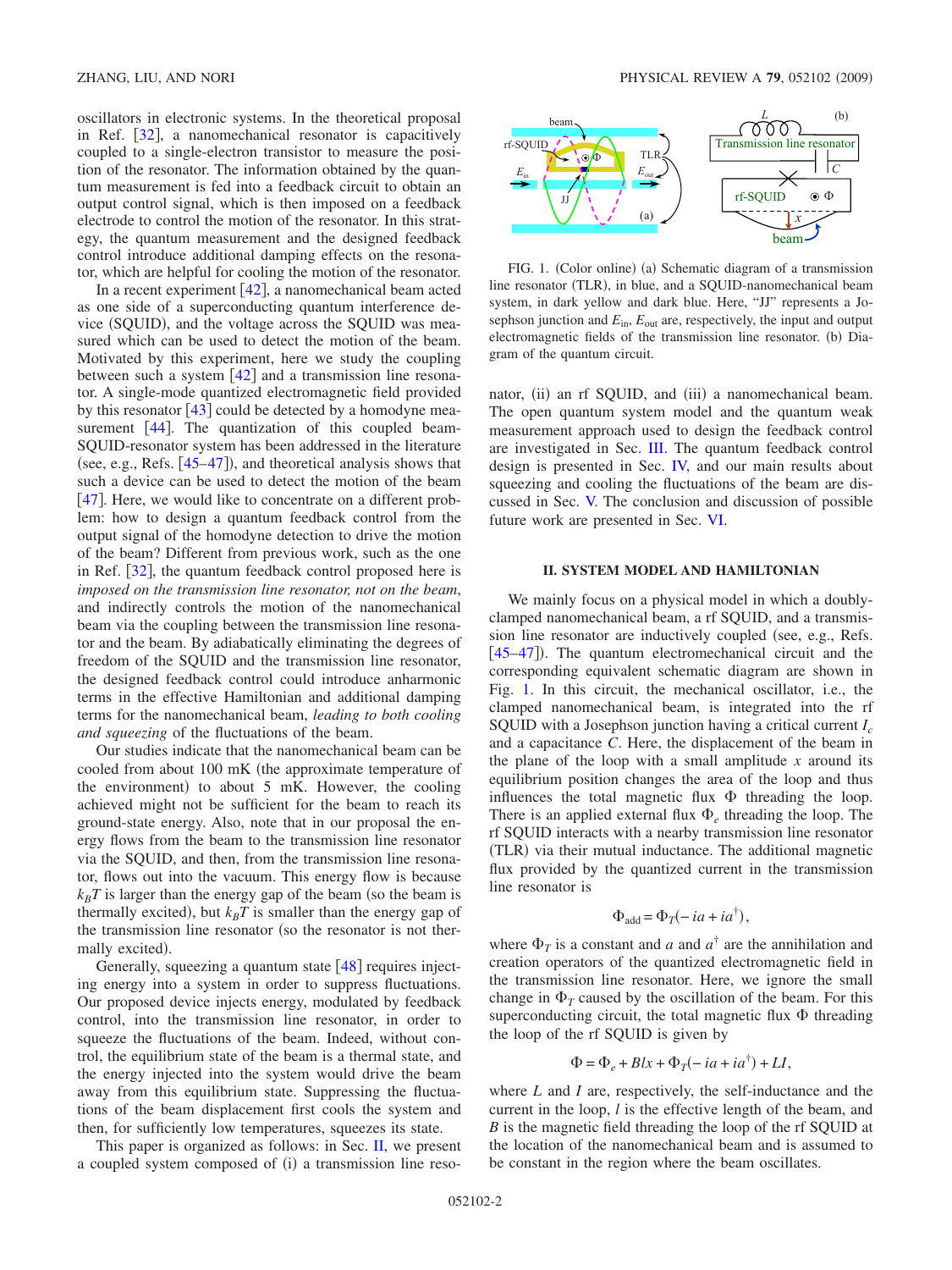The total Hamiltonian of this coupled electromechanical system can be written as  $[46]$  $[46]$  $[46]$ 

$$
H = H_0 + H_1,\tag{1}
$$

<span id="page-2-1"></span><span id="page-2-0"></span>with the Hamiltonians

$$
H_0 = \frac{p^2}{2m} + \frac{m\omega_M^2 x^2}{2} + \hbar \omega_T a^\dagger a + \hbar u(t)(a^\dagger + a), \qquad (2)
$$

<span id="page-2-2"></span>
$$
H_1 = U_0 \left[ \phi - \phi_e - \kappa(-ia + ia^{\dagger}) - \frac{2\pi B l}{\Phi_0} x \right]^2
$$
  
+ 
$$
2U_0 \beta_L \cos \phi + \frac{q^2}{2C},
$$
 (3)

where  $\Phi_0$  is the flux quantum,  $\omega_T$  is the frequency of the electromagnetic field in the transmission line resonator,  $\omega_M$ is the oscillating frequency of the doubly-clamped beam, and  $\phi$  and  $\phi_e$  are related to the normalized total flux and external flux,

$$
\phi = 2\pi \left(\frac{\Phi}{\Phi_0} - \frac{1}{2}\right), \quad \phi_e = 2\pi \left(\frac{\Phi_e}{\Phi_0} - \frac{1}{2}\right). \tag{4}
$$

<span id="page-2-3"></span>The normalized system parameters  $U_0$ ,  $\beta_L$ , and  $\kappa$  in Eq. ([1](#page-2-0)) are given by

$$
U_0 = \frac{\Phi_0^2}{8\pi L}, \quad \beta_L = \frac{2\pi L I_c}{\Phi_0}, \quad \kappa = \frac{2\pi \Phi_T}{\Phi_0}.
$$

The observables  $p$  and  $q$  in Eqs. ([2](#page-2-1)) and ([3](#page-2-2)) are, respectively, the conjugate observables of  $x$  and  $\Phi$  representing the momentum of the beam and the charge on the Josephson junction. The term  $\hbar u(t)(a^{\dagger}+a)$  in Eq. ([2](#page-2-1)) is an interaction Hamiltonian between the transmission line resonator and the external control field, where the time-dependent function  $u(t)$ can be designed according to the desired goal.

When  $\beta_L$  > 1 and

$$
\left| \phi_e + \frac{2\pi Blx}{\Phi_0} + \kappa(-ia + ia^{\dagger}) \right| = |\phi'_e| \ll 1, \tag{5}
$$

the Hamiltonian  $H_1$  represents a double-well potential near  $\phi$ =0, and the two lowest eigenstates,  $|L\rangle$  and  $|R\rangle$ , correspond to two current states with opposite circulating currents in the loop of the rf SQUID, which are far separated from higherenergy eigenstates. At sufficiently low temperatures, only the two lowest eigenstates  $|L\rangle$ ,  $|R\rangle$  contribute. Thus, the rf SQUID can be modeled as a two-level system, and the Hamiltonian  $H_1$  of the rf SQUID can be re-expressed as  $[46]$  $[46]$  $[46]$ 

$$
H_1\!=\!\frac{\hbar\epsilon}{2}\!\left(\phi_e\!+\!\frac{2\pi B l}{\Phi_0}x+\kappa(-ia+ia^\dagger)\right)\!\widetilde{\sigma}_z-\frac{\hbar\Delta}{2}\widetilde{\sigma}_x,
$$

where  $\tilde{\sigma}_x$  and  $\tilde{\sigma}_z$  are the *x*-axis and *z*-axis Pauli operators in the basis of  $|L\rangle$  and  $|R\rangle$  and  $\epsilon$  and  $\Delta$  are real parameters that determine the energy difference between the two minima of the double-well potential and the tunneling amplitude between the wells, respectively. Under the condition that

$$
0<(\beta_L-1)\ll 1,
$$

then  $\epsilon$  and  $\Delta$  can be approximately given by [[49](#page-13-11)]

$$
\epsilon = \frac{I_c \Phi_0}{\hbar \pi} \sqrt{6(\beta_L - 1)}, \quad \Delta = 3U_0 \left(1 - \frac{1}{\beta_L}\right)^2. \tag{6}
$$

<span id="page-2-5"></span>Let the normalized external flux  $\phi_e = 0$ , i.e., in Eq. ([4](#page-2-3)) the applied external magnetic field  $\Phi_e = \Phi_0 / 2$ . This means that the qubit (the rf SQUID) is at the degeneracy point when there is no coupling between the qubit and the nanomechanical beam as well as no coupling between the qubit and the transmission line resonator. Then, we can rewrite the Hamiltonian  $H_1$  in the qubit basis as

$$
H_1 = \frac{\hbar \omega_S}{2} \sigma_z + \frac{\hbar \pi \epsilon B l}{\Phi_0} x \sigma_x + \frac{\hbar \kappa \epsilon}{2} (-ia + ia^{\dagger}) \sigma_x, \qquad (7)
$$

<span id="page-2-4"></span>where  $\omega_s = \Delta$  and  $\sigma_x$  and  $\sigma_z$  are the corresponding *x*-axis and *z*-axis Pauli operators in the qubit basis,

$$
|+\rangle = \frac{\sqrt{2}}{2}|L\rangle + \frac{\sqrt{2}}{2}|R\rangle,
$$
  

$$
|-\rangle = \frac{\sqrt{2}}{2}|L\rangle - \frac{\sqrt{2}}{2}|R\rangle.
$$

Here, we assume that the oscillation frequency of the beam is high enough such that  $\omega_M$ ,  $\omega_S$ , and  $\omega_T$  are comparable. Then, under the rotating-wave approximation and with Eq.  $(7)$  $(7)$  $(7)$ , the total Hamiltonian in Eq. ([1](#page-2-0)) becomes

$$
H = \frac{\hbar \omega_S}{2} \sigma_z + \hbar \omega_M b^{\dagger} b + \hbar \omega_T a^{\dagger} a
$$
  
+  $\hbar u(t) (a^{\dagger} + a) + \hbar g_{MS} (b \sigma_+ + \sigma_- b^{\dagger})$   
+  $\hbar g_{ST} (-ia \sigma_+ + i \sigma_- a^{\dagger}),$  (8)

where the coupling strength  $g_{MS}$  between the mechanical oscillator and the rf SQUID is

$$
g_{MS} = g_{\text{mech-SQUID}} = \frac{\pi \epsilon B l}{\Phi_0 \sqrt{2 \hbar m \omega_M}},
$$

and the coupling strength  $g_{ST}$  between the rf SQUID and the transmission line resonator is given by

$$
g_{ST} = g_{\text{SQUID-TLR}} = \frac{\kappa \epsilon}{2\hbar}.
$$

The annihilation and creation operators *b* and  $b^{\dagger}$  of the fundamental oscillating mode of the nanomechanical beam are defined by

$$
\begin{array}{c} b=\sqrt{\dfrac{m\omega_{M}}{2\hbar}}x+i\dfrac{1}{\sqrt{2\hbar m\omega_{M}}}p,\\ \\ b^{\dagger}=\sqrt{\dfrac{m\omega_{M}}{2\hbar}}x-i\dfrac{1}{\sqrt{2\hbar m\omega_{M}}}p. \end{array}
$$

Furthermore, let us assume that the frequencies of the rf SQUID, the beam, and the transmission line resonator satisfy the conditions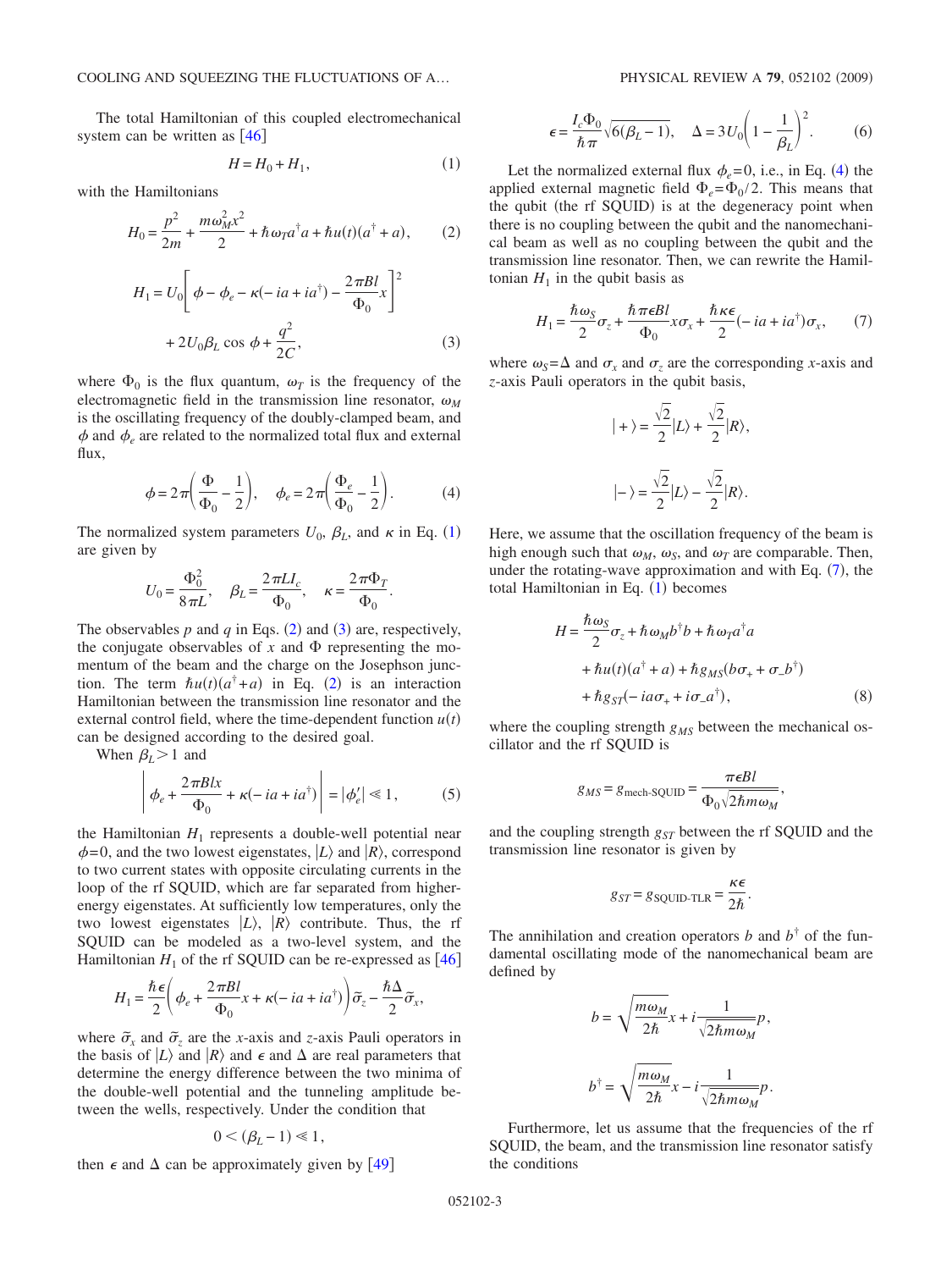$$
g_{MS} \ll \Delta_{MS} = \omega_S - \omega_M, \quad g_{ST} \ll \Delta_{ST} = \omega_S - \omega_T. \tag{9}
$$

<span id="page-3-1"></span>Then, in this large-detuning regime  $[50]$  $[50]$  $[50]$ , the following transformation can be introduced to diagonalize the Hamiltonian  $H$  in Eq.  $(8)$  $(8)$  $(8)$ :

$$
U = \exp\left[\frac{g_{MS}}{\Delta_{MS}}(b\sigma_{+} - b^{\dagger}\sigma_{-}) - \frac{g_{ST}}{\Delta_{ST}}(ia\sigma_{+} + ia^{\dagger}\sigma_{-})\right].
$$

In fact, under the condition given in Eq.  $(9)$  $(9)$  $(9)$ , we can obtain an effective Hamiltonian,

$$
H_{\text{eff}} = UHU^{\dagger}
$$
  
\n
$$
\approx \hbar \omega_M b^{\dagger} b + \hbar \omega_T a^{\dagger} a + \hbar u(t) (a^{\dagger} + a)
$$
  
\n
$$
+ \frac{\hbar \omega_S}{2} \sigma_z + \hbar \left( \frac{g_{MS}^2}{\Delta_{MS}} b^{\dagger} b + \frac{g_{ST}^2}{\Delta_{ST}} a^{\dagger} a \right) \sigma_z
$$
  
\n
$$
+ \hbar \left( \frac{g_{MS}g_{ST}}{\Delta_{MS}} + \frac{g_{MS}g_{ST}}{\Delta_{ST}} \right) (-iba^{\dagger} + ib^{\dagger} a) \sigma_z
$$

by expanding  $UHU^{\dagger}$  to first order in  $g_{MS}/\Delta_{MS}$  and  $g_{ST}/\Delta_{ST}$ .

## **III. INTERACTION BETWEEN THE SYSTEM AND ITS ENVIRONMENT**

<span id="page-3-0"></span>Any physical system inevitably interacts with the external degrees of freedom in the environment. Such interactions introduce noise to the system. There are three kinds of noise that will be considered here: the thermal noises on the nanomechanical beam and the transmission line resonator, as well as the electromagnetic fluctuations on the rf SQUID caused by the nearby electromagnetic elements.

Let us consider a bosonic model of the environment and assume that the interaction between the system and the environment is linear. Then, under the rotating-wave approximation, the Hamiltonian of the total system, composed of the coupled beam-SQUID-resonator system and the environment, can be expressed as

$$
H_{\text{tot}} = H_{\text{eff}} + \int \hbar \omega c_{pT}^{\dagger} c_{pT} d\omega + \int \hbar \omega c_{eT}^{\dagger} c_{eT} d\omega
$$

$$
+ \int \hbar \omega c_{eM}^{\dagger} c_{eM} d\omega + \int \hbar \omega c_{eS}^{\dagger} c_{eS} d\omega
$$

$$
+ \hbar \int d\omega [g_{pT}^{*}(\omega) c_{pT}^{\dagger} a + g_{pT}(\omega) a^{\dagger} c_{pT}]
$$

$$
+ \hbar \int d\omega [g_{eT}^{*}(\omega) c_{eT}^{\dagger} a + g_{eT}(\omega) a^{\dagger} c_{eT}]
$$

$$
+ \hbar \int d\omega [g_{eM}^{*}(\omega) c_{eM}^{\dagger} b + g_{eM}(\omega) b^{\dagger} c_{eM}]
$$

$$
+ \hbar \int d\omega [g_{eS, \varphi}^{*}(\omega) c_{eS, \varphi}^{\dagger} \sigma_{z} + g_{eS}(\omega) \sigma_{z} c_{eS}]
$$

$$
+ \hbar \int d\omega [g_{eS}^{*}(\omega) c_{eS, r}^{\dagger} \sigma_{-} + g_{eS, r}(\omega) \sigma_{+} c_{eS}],
$$

where the terms in the first and second lines of the above equation are the free Hamiltonians of the system and the environment with  $c_{pT}$   $(c_{pT}^{\dagger})$ ,  $c_{eT}$   $(c_{eT}^{\dagger})$ ,  $c_{eM}$   $(c_{eM}^{\dagger})$ , and  $c_{eS}$   $(c_{eS}^{\dagger})$ denoting the annihilation (creation) operators of different environmental degrees of freedom, which satisfy

$$
[c_i(\omega), c_j^{\dagger}(\omega')] = \delta_{ij}\delta(\omega - \omega').
$$

The other terms in  $H_{\text{tot}}$  represent the interactions between the transmission line resonator, the nanomechanical beam, and the rf SQUID and their environments;  $g_{pT}$  and  $g_{eT}$  denote the strengths of the couplings between the transmission line resonator and the environmental degrees of freedom interacting when it is "probed"  $(pT)$  and not probed  $(eT)$ ;  $g_{eM}$  is the strength of the coupling between the mechanical beam and the environment; and  $g_{\text{eS},\varphi}$  and  $g_{\text{eS},r}$  represent the strengths of the couplings between the rf SQUID and the environment which lead to pure-dephasing and relaxation effects of the rf SQUID, respectively.

To clarify further the notation, we note that the subscripts *pT* and *eT* represent the environmental degrees of freedom interacting with the transmission line resonator being probed  $(pT)$  and not being probed  $(eT)$ . The subscripts  $eM$  and  $eS$ denote the environmental (thus the  $e$ ) degrees of freedom interacting with the mechanical beam and the SQUID, respectively.

Furthermore, under the Markovian approximation, we can obtain the following quantum stochastic differential equation for a system observable  $X$  (see Appendix A for the derivation):

<span id="page-3-2"></span>
$$
dX = -\frac{i}{\hbar} [X, H_{\text{eff}}]dt + \frac{\gamma_{S\varphi}}{2} [\sigma_z, [X, \sigma_z]]dt
$$
  
+ 
$$
\frac{\gamma_{S\tau}}{2} (\sigma_+[X, \sigma_-] + [\sigma_+, X] \sigma_-) dt
$$
  
+ 
$$
\frac{\gamma_M}{2} (\bar{n}_M + 1) (b^{\dagger} [X, b] + [b^{\dagger}, X] b) dt
$$
  
+ 
$$
\frac{\gamma_M}{2} \bar{n}_M (b [X, b^{\dagger}] + [b, X] b^{\dagger}) dt
$$
  
+ 
$$
\frac{\gamma_T}{2} (a^{\dagger} [X, a] + [a^{\dagger}, X] a) dt
$$
  
+ 
$$
\sqrt{\gamma_Y} dA_{\text{in}}^{\dagger} [X, a] + \sqrt{\gamma \gamma_T} [a^{\dagger}, X] dA_{\text{in}}
$$
  

$$
\stackrel{\triangle}{=} \mathcal{L}_{\text{sys}}^*(X) dt + \sqrt{\gamma \gamma_T} dA_{\text{in}}^{\dagger} [X, a] + \sqrt{\gamma \gamma_T} [a^{\dagger}, X] dA_{\text{in}}, \quad (10)
$$

where  $\mathcal{L}_{sys}^*(\cdot)$  is the Liouville superoperator of the system in the Heisenberg picture,  $\gamma_M$  and  $\gamma_T$  are the damping rates of the mechanical beam and the transmission line resonator,  $\gamma_{S\varphi}$ and  $\gamma_{Sr}$  are the pure-dephasing and relaxation rates of the rf SQUID under the Markovian approximation, and

$$
\bar{n}_M = \frac{1}{e^{\hbar \omega_M / k_B T} - 1} \tag{11}
$$

<span id="page-3-3"></span>is the average photon number of the beam in thermal equilibrium with the environment at temperature *T*. To simplify our discussions, when Eq.  $(10)$  $(10)$  $(10)$  was derived, we neglected environment-induced thermal excitations on the transmission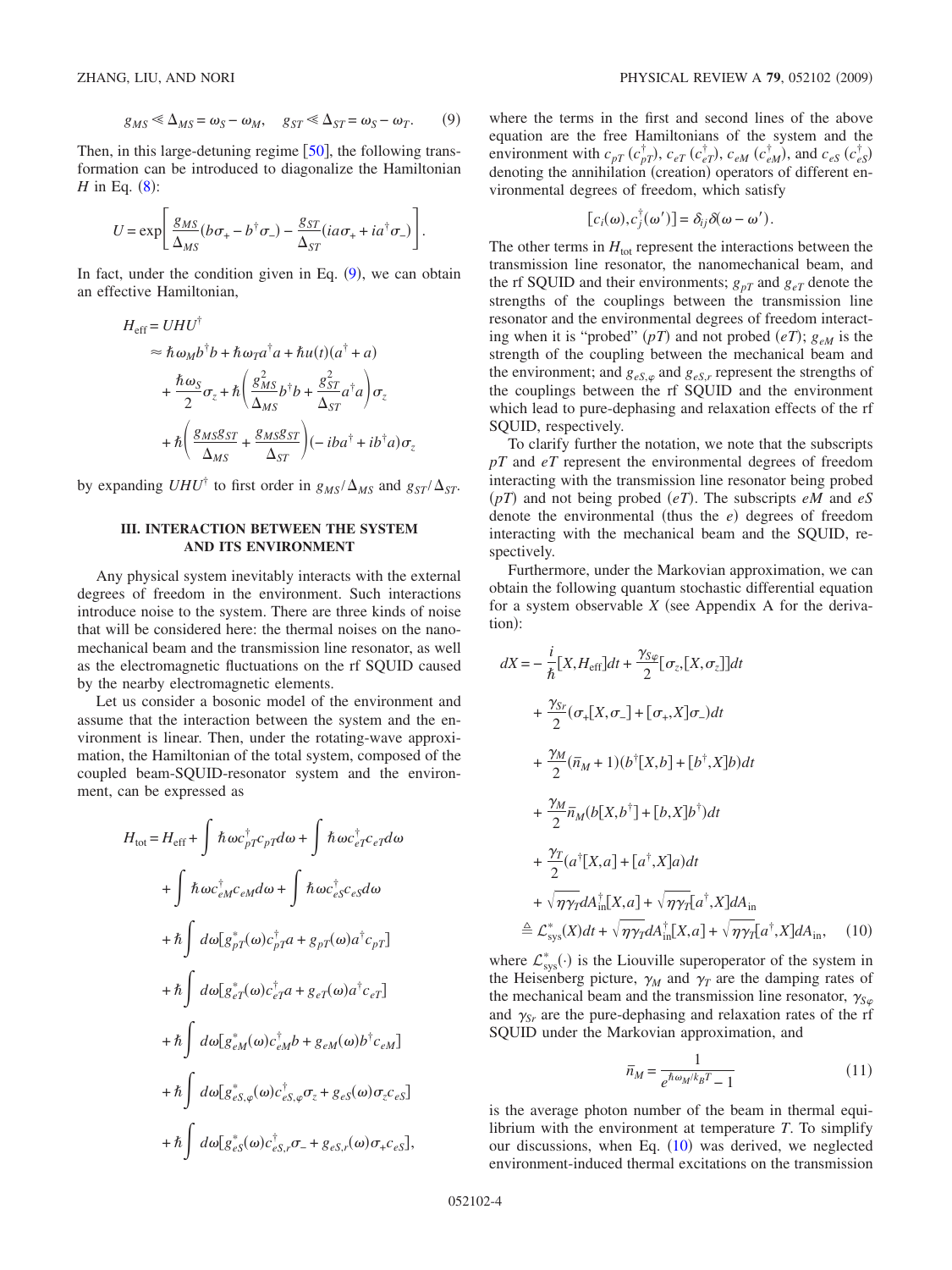line resonator and the rf SQUID [these excitations could in-deed be neglected with the parameters given in Eqs. ([29](#page-6-0)) and  $(30)$  $(30)$  $(30)$  in Sec. [V](#page-5-0)]. The leakage of the transmission line resonator could be detected using a homodyne detection with detection efficiency  $\eta$ , where  $dA_{in}$  represents a quantum Wiener noise  $\lceil 51 \rceil$  $\lceil 51 \rceil$  $\lceil 51 \rceil$  satisfying

$$
dA_{\text{in}}^{\dagger} dA_{\text{in}} = dA_{\text{in}} dA_{\text{in}} = dA_{\text{in}}^{\dagger} dA_{\text{in}}^{\dagger} = 0,
$$
  

$$
dA_{\text{in}} dA_{\text{in}}^{\dagger} = dt.
$$

Here, we only keep the fluctuation terms caused by the measurement and average over the other fluctuations because the evolution of the coupled beam-SQUID-resonator system is conditioned on the measurement output, which depends on the measurement-induced fluctuations. The corresponding measurement output of the homodyne detection can be expressed as  $[47]$  $[47]$  $[47]$ 

$$
dY_t = \sqrt{\eta \gamma_T} (a^\dagger + a) + (dA_{\rm in} + dA_{\rm in}^\dagger). \tag{12}
$$

<span id="page-4-1"></span>Note that this measurement output depends on the input noise and the electromagnetic field of the transmission line resonator.

### **IV. QUANTUM FILTERING AND QUANTUM FEEDBACK CONTROL**

<span id="page-4-0"></span>There are two possible ways to design a quantum feedback control protocol  $\left[52,53\right]$  $\left[52,53\right]$  $\left[52,53\right]$  $\left[52,53\right]$  based on the measurement output. One approach is to directly feed back the output signal to design the quantum feedback control signal, which leads to the Markovian quantum feedback control  $[54]$  $[54]$  $[54]$ . Another approach, which is called quantum Bayesian feedback control  $[55]$  $[55]$  $[55]$ , can be divided into two steps: the first step is to find a so-called quantum filtering equation  $[56-58]$  $[56-58]$  $[56-58]$  to give an estimate of the state of the system from the measurement output; the second step is to design a feedback control signal based on the estimated state. The possibility for a "control problem" to be divided into these two steps, i.e., a separate filtering step and a control step, is called the separation principle in control theory, which has recently been developed for quantum control systems  $\lceil 57 \rceil$  $\lceil 57 \rceil$  $\lceil 57 \rceil$ . Compared with the Markovian quantum feedback control, the quantum Bayesian feedback control can be applied to more general systems. In our proposal, we will design the control using Bayesian feedback control.

In order to design a Bayesian quantum feedback control, we should first give an estimate of an arbitrary observable *X* of the system which evolves according to Eq.  $(10)$  $(10)$  $(10)$  based on the information gained from the measurement output given in Eq.  $(12)$  $(12)$  $(12)$ . The natural choice of such an estimate is the conditional expectation

$$
\pi_t(X) = E(X|\mathcal{Y}_t) \tag{13}
$$

<span id="page-4-4"></span>under the von Neumann algebra  $\lceil 57 \rceil$  $\lceil 57 \rceil$  $\lceil 57 \rceil$ ,

$$
\mathcal{Y}_t = vN\{Y_s|t_0 \le s \le t\},\tag{14}
$$

<span id="page-4-5"></span>spanned by the measurement outputs. *Indeed*,  $\pi_t(X)$  is the least mean square estimate of the system observable *X* given the observations up to time *t*. The main subject of the quantum filtering theory, which has been well developed in the literature  $[56,57]$  $[56,57]$  $[56,57]$  $[56,57]$ , is to find a recursive equation for the conditional expectation  $\pi_t(X)$  (the filtering equation). From the existing studies [[56,](#page-13-18)[57](#page-13-20)], such a filtering equation can be written as

$$
d\pi_t(X) = \left[\pi_t(a^{\dagger}X + Xa) - \pi_t(a^{\dagger} + a)\pi_t(X)\right]
$$

$$
\times [dY_t - \pi_t(a^{\dagger} + a)dt] + \pi_t(\mathcal{L}_{\text{sys}}^*(X))dt, \quad (15)
$$

<span id="page-4-2"></span>where the Liouville superoperator  $\mathcal{L}^*_{\text{sys}}(\cdot)$  is defined in Eq. ([10](#page-3-2)).

Furthermore, we can convert Eq.  $(15)$  $(15)$  $(15)$  from the Heisenberg picture to the Schrödinger picture. To show this, let us define an estimated system density operator  $\tilde{\rho}$  such that tr $(X\rho_0)$ =tr $(X_0\tilde{\rho})$ , where  $\rho_0$  is the initial density operator of the system and  $X_0$  is the corresponding system observable in the Schrödinger picture. Then, from Eq.  $(15)$  $(15)$  $(15)$ , the estimated density operator  $\tilde{\rho}$  evolves according to the following stochastic master equation:

<span id="page-4-3"></span>
$$
d\tilde{\rho} = -\frac{i}{\hbar} [H_{\text{eff}}, \tilde{\rho}] dt + \gamma_M \bar{n}_M \mathcal{D}[b^{\dagger}] \tilde{\rho} dt + \gamma_M (\bar{n}_M + 1) \mathcal{D}[b] \tilde{\rho} dt
$$

$$
+ \gamma_{S\varphi} \mathcal{D}[\sigma_z] \tilde{\rho} dt + \gamma_{S\tau} \mathcal{D}[\sigma_z] \tilde{\rho} dt + \gamma_T \mathcal{D}[a] \tilde{\rho} dt
$$

$$
+ \sqrt{\eta \gamma_T} \mathcal{H}[a] \tilde{\rho}[dY_t - \sqrt{\eta \gamma_T} \langle (a^{\dagger} + a) \rangle dt], \qquad (16)
$$

where  $\langle A \rangle = \text{tr}(A\tilde{\rho})$  is the average of *A* under  $\tilde{\rho}$  and the superoperators  $\mathcal{D}[c]\tilde{\rho}$  and  $\mathcal{H}[c]\tilde{\rho}$  are defined by

$$
\mathcal{D}[c]\tilde{\rho} = c\tilde{\rho}c^{\dagger} - \frac{1}{2}c^{\dagger}c\tilde{\rho} - \frac{1}{2}\tilde{\rho}c^{\dagger}c,
$$
  

$$
\mathcal{H}[c]\tilde{\rho} = c\tilde{\rho} + \tilde{\rho}c^{\dagger} - \langle (c+c^{\dagger}) \rangle \tilde{\rho}.
$$

The increment

$$
dW = dY_t - \sqrt{\eta \gamma_T} (a^{\dagger} + a) \, dt \tag{17}
$$

<span id="page-4-7"></span>in Eq.  $(16)$  $(16)$  $(16)$  is the innovation updated by the quantum measurement, which has been proved to be a classical Wiener increment satisfying

$$
E(dW) = 0, \quad (dW)^2 = dt
$$

for homodyne detection (see, e.g., Ref. [[57](#page-13-20)]).

From Eq.  $(13)$  $(13)$  $(13)$ , we have

$$
\widetilde{\rho} = E(\rho | \mathcal{Y}_t), \tag{18}
$$

<span id="page-4-6"></span>i.e.,  $\tilde{\rho}$  is the conditional expectation of the density operator  $\rho$ of the coupled beam-SQUID-resonator system. Since the von Neumann algebra  $\mathcal{Y}_t$  defined in Eq. ([14](#page-4-5)) represents the information obtained by the quantum measurement up to time *t*, the conditional expectation  $\tilde{\rho}$  defined in Eq. ([18](#page-4-6)) is the best estimate of the system's state obtained from the measurement output.

Generally, the stochastic master equation, i.e., the filter equation, is difficult to solve. However, for the system we discuss here, the stochastic master equation [Eq.  $(16)$  $(16)$  $(16)$ ] is equivalent to a set of closed equations under the semiclassical approximation [see Eqs.  $(B3)$  $(B3)$  $(B3)$  and  $(B4)$  $(B4)$  $(B4)$  in Appendix B]. This set of equations can be integrated by a data acquisition processor (DAP) (see, e.g., Ref. [[52](#page-13-14)]), which is composed of a digital signal processor (DSP) and analog-to-digital and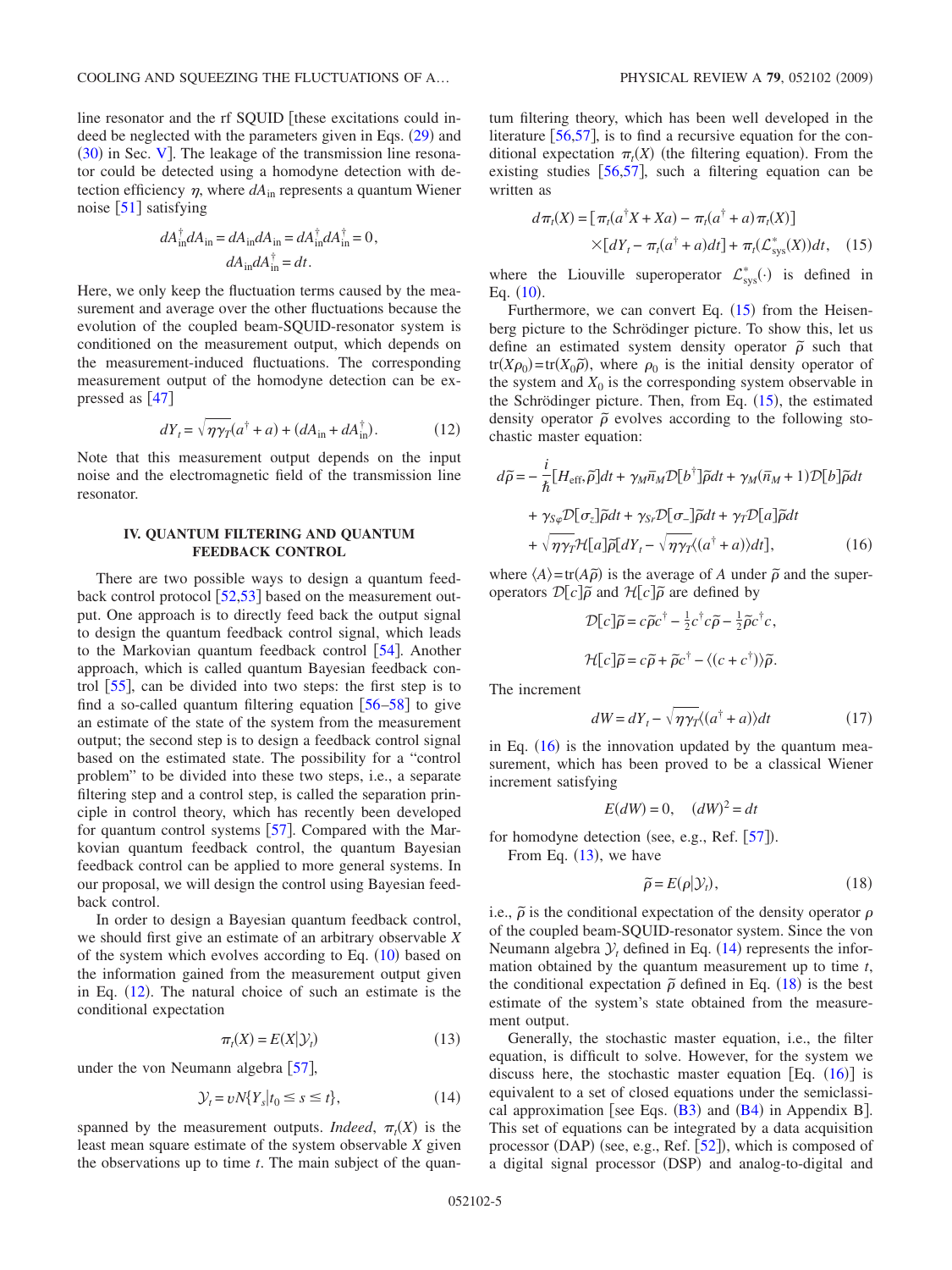<span id="page-5-2"></span>

FIG. 2. (Color online) Schematic diagram of the feedback control circuit. The "DSP" denotes a digital signal processor which works as the integral estimator of the system state by solving Eqs.  $(B3)$  $(B3)$  $(B3)$  and  $(B4)$  $(B4)$  $(B4)$ . The "A/D" and "D/A" represent the analog-todigital and digital-to-analog signal converters. The output of the estimator is fed into a linear amplifier circuit to obtain a control signal which is further used to drive the input electromagnetic field of the transmission line resonator and the input of the estimator.

digital-to-analog signal converters. Such a data acquisition processor works as an integral estimator of the dynamics of the system state and gives the output signals  $\langle x_T \rangle$  and  $\langle p_T \rangle$ . The output signals of the estimator are fed into a feedback controller (a linear amplification element) to obtain the following feedback control signal:

$$
u(t) = \sqrt{\frac{2}{\hbar}} (-v_x \langle x_T \rangle + v_p \langle p_T \rangle), \qquad (19)
$$

<span id="page-5-1"></span>where  $v_x$  and  $v_p$  are the feedback control gains that can be chosen according to the desired goal and  $x_T$  and  $p_T$  are the normalized position and momentum operators of the transmission line resonator defined by

$$
x_T = \sqrt{\frac{\hbar}{2}}(a^{\dagger} + a), \quad p_T = \sqrt{\frac{\hbar}{2}}(-ia + ia^{\dagger}).
$$
 (20)

<span id="page-5-5"></span>We replace  $u(t)$  in Eqs.  $(10)$  $(10)$  $(10)$  and  $(16)$  $(16)$  $(16)$  by Eq.  $(19)$  $(19)$  $(19)$  to obtain new dynamical equations. In this case, we indeed control, simultaneously, the evolutions of the transmission line resonator and the estimator. The schematic diagram of the feed-back control circuit is shown in Fig. [2.](#page-5-2) From definition ([18](#page-4-6)) of  $\tilde{\rho}$ , it can be shown that the control of the coupled system given by Eq.  $(10)$  $(10)$  $(10)$  is equivalent to the control of the estimator given by Eq.  $(16)$  $(16)$  $(16)$ . Thus, in the following discussion, we will focus on how to control the quantum filtering  $[Eq. (16)].$  $[Eq. (16)].$  $[Eq. (16)].$ 

If the damping rates of the rf SQUID and the transmission line resonator are large enough such that

$$
\frac{1}{2}\gamma_{Sr} + 2\gamma_{S\varphi}, \quad \gamma_T \gg \gamma_M \bar{n}_M, \tag{21}
$$

we can adiabatically eliminate  $[59,60]$  $[59,60]$  $[59,60]$  $[59,60]$  the degrees of freedom of the rf SQUID and the transmission line resonator to obtain the following reduced stochastic master equation and the measurement output for the nanomechanical beam (see Appendix B for the derivation):

<span id="page-5-4"></span>
$$
d\tilde{\rho}_M = -\frac{i}{\hbar} \left[ H_{\text{eff}}^{(M)}, \tilde{\rho}_M \right] dt + \gamma_M \bar{n}_M \mathcal{D} \left[ b^{\dagger} \right] \tilde{\rho}_M dt
$$
  
+  $\gamma_M (\bar{n}_M + 1) \mathcal{D} \left[ b \right] \tilde{\rho}_M dt + \gamma_T \mathcal{D} \left[ C_1 b + C_2 b^{\dagger} \right] \tilde{\rho}_M dt$   
+  $\sqrt{\gamma \gamma_T} \mathcal{H} \left[ C_1 b + C_2 b^{\dagger} \right] \tilde{\rho}_M dW$ ,

$$
dY_t = \sqrt{\eta \gamma_t} \langle (\alpha_x b + \alpha_x^* b^\dagger) \rangle dt + dW, \qquad (22)
$$

where the reduced Hamiltonian  $H_{\text{eff}}^{(M)}$  is given by

<span id="page-5-3"></span>
$$
H_{\text{eff}}^{(M)} = \hbar \omega_M b^{\dagger} b + \hbar \xi_M b^2 + \hbar \xi_M^* b^{\dagger 2} + \hbar \tilde{u}(t) (\alpha_x b + \alpha_x^* b^{\dagger}),
$$
\n(23)

and the reduced effective control on the beam is

$$
\widetilde{u}(t) = -\, v_x \langle (\alpha_x b + \alpha_x^* b^\dagger) \rangle + v_p \langle (\alpha_p b + \alpha_p^* b^\dagger) \rangle.
$$

The parameters  $\alpha_x$ ,  $\alpha_p$ , and  $\xi_M$  can be expressed as

$$
\alpha_x = C_1 + C_2^*,
$$
  
\n
$$
\alpha_p = -iC_1 + iC_2^*,
$$
  
\n
$$
\xi_M = \omega_T C_2^* C_1 - i g_{MT} C_2^*
$$

where  $g_{MT}$  is given by Eq. ([B2](#page-11-2)) and  $C_1$  and  $C_2$  are given by

,

<span id="page-5-6"></span>
$$
C_1(v_x, v_p) = \frac{g_{MT}}{\chi} \left[ \left( v_p + \frac{\gamma_T}{2} \right) - i(-v_x + \omega_T) \right],
$$
  

$$
C_2(v_x, v_p) = \frac{g_{MT}}{\chi} (v_p - iv_x),
$$
  

$$
\chi(v_x, v_p) = \frac{\gamma_T}{4} (\gamma_T + 4v_p) + \omega_T(\omega_T - 2v_x).
$$
 (24)

As shown in Eq. ([23](#page-5-3)), there is a two-photon term  $\hbar \xi_M b^2$  $+\hbar \xi_M^* b^{\dagger 2}$  in the effective Hamiltonian  $\hat{H}_{\text{eff}}^{(M)}$ , which leads to squeezing in the fluctuations of the beam. Without the quantum feedback control, i.e.,  $v_x = v_p = 0$ ,  $\xi_M$  would be zero and the two-photon term vanishes.

Equation  $(22)$  $(22)$  $(22)$  shows that the quantum measurement and feedback control introduce extra damping and fluctuation terms for the beam [the third and fourth lines in Eq.  $(22)$  $(22)$  $(22)$ ]. These damping terms are important for squeezing and cooling the fluctuations of the beam.

## **V. SQUEEZING AND COOLING THE FLUCTUATIONS OF THE NANOMECHANICAL BEAM**

<span id="page-5-0"></span>In order to study the squeezing and cooling effects on the nanomechanical beam induced by the quantum feedback control, let us first define the normalized position and momentum operators of the nanomechanical beam,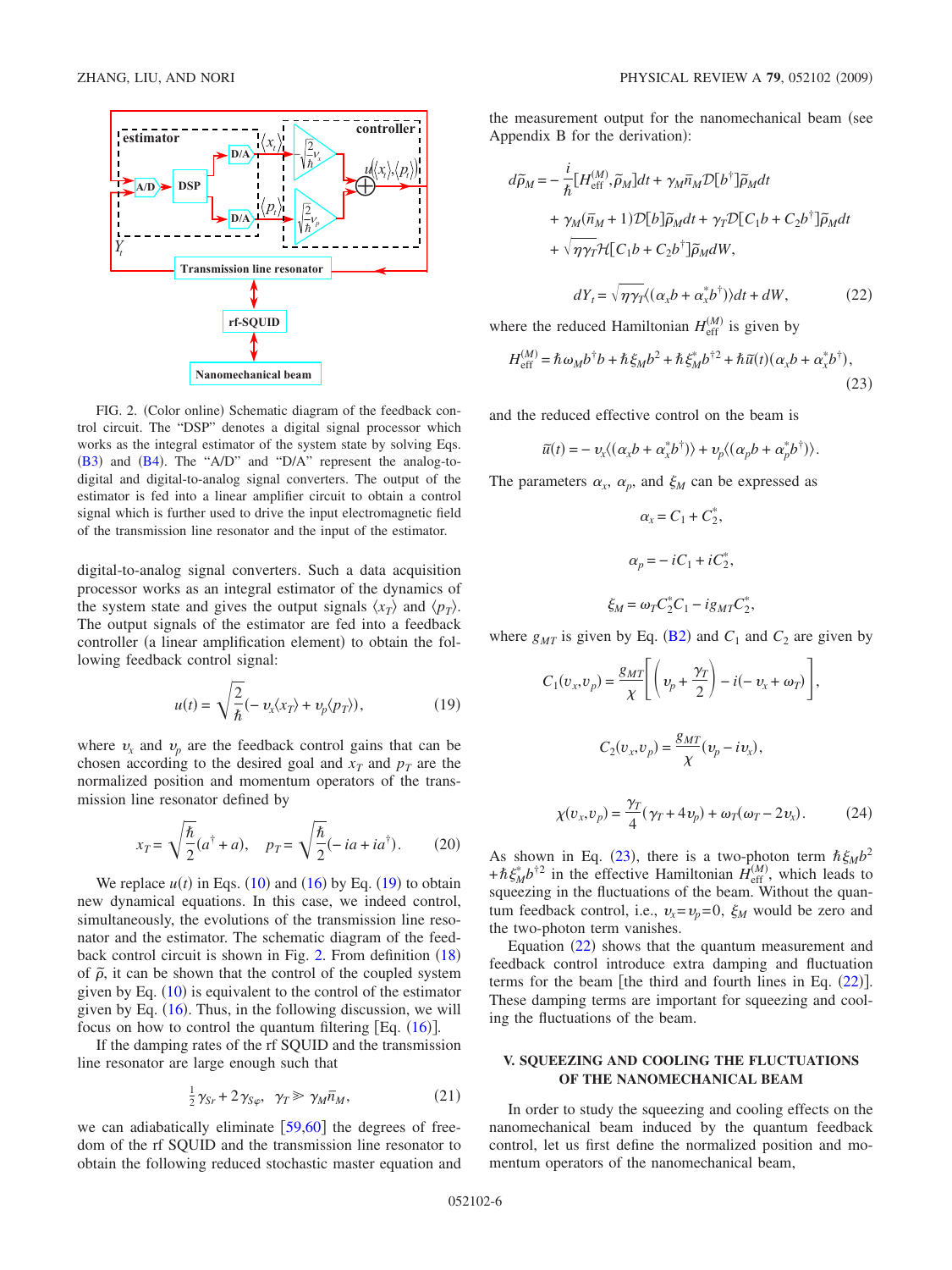$$
x_M = \sqrt{\frac{\hbar}{2}}(b+b^{\dagger}), \quad p_M = \sqrt{\frac{\hbar}{2}}(-ib+ib^{\dagger}).
$$

Then, from the reduced stochastic master equation [Eq.  $(22)$  $(22)$  $(22)$ ], we can study the evolutions and the corresponding stationary values of the variances

$$
V_{x_M} = \langle x_M^2 \rangle - \langle x_M \rangle^2, \quad V_{p_M} = \langle p_M^2 \rangle - \langle p_M \rangle^2 \tag{25}
$$

<span id="page-6-1"></span>of  $x_M$  and  $p_M$ .

# **A. Squeezing**

The nanomechanical beam can be described by the conjugate variables  $x_M$  and  $p_M$  and is in a squeezed state if the corresponding variances of these variables defined in Eq. ([25](#page-6-1)) satisfy  $V_{x_M} < \hbar/2$  or  $V_{p_M} < \hbar/2$ , i.e., the variance of one of the two conjugate variables is below the standard quantum limit (see, e.g., Refs.  $[61-63]$  $[61-63]$  $[61-63]$ ). Owing to the uncertainty principle which requires that  $V_{x_M}V_{p_M} \ge \hbar^2/4$ , squeezing the fluctuations of one of the two conjugate variables would lead to the dispersion of the fluctuations of the other conjugate variable.

<span id="page-6-3"></span>If we choose the feedback control gains  $v_x$  and  $v_p$  to satisfy the conditions

$$
0 < \frac{\gamma_T}{\gamma_T + 4\nu_p} \ll 1,
$$
\n
$$
0 < \frac{\omega_T - 2\nu_x}{\omega_T} \ll 1,
$$
\n
$$
0 < \frac{\gamma_T g_{MT}^2 \omega_T^2}{\omega_M} \ll \chi^2,
$$
\n
$$
(26)
$$

then the stationary variances  $V_{x_M}^c$  and  $V_{p_M}^c$  can be estimated as

$$
V_{x_M}^c \approx \frac{\hbar}{2} \sqrt{\frac{\xi}{\eta}}, \quad V_{p_M}^c \approx \frac{\hbar}{2} \frac{1}{\sqrt{\xi \eta}}, \tag{27}
$$

<span id="page-6-2"></span>where

$$
\xi = \frac{\omega_M - 2 \text{ Re } \xi_M}{\omega_M + 2 \text{ Re } \xi_M}, \quad \text{Re } \xi_M \approx \frac{\omega_T g_{MT}^2}{\chi^2} (\nu_p^2 - \nu_x^2). \tag{28}
$$

<span id="page-6-4"></span>It is shown in Eq. ([27](#page-6-2)) that the parameter  $\xi$  determines the trade-off of the squeezing effects between  $V_{x_M}$  and  $V_{p_M}$ . When  $\xi > 1$ , the fluctuation of the momentum  $p_M$  of the nanomechanical beam is squeezed. However, when  $\xi < 1$ , the fluctuation of the position  $x_M$  of the nanomechanical beam is squeezed. The parameter  $\eta$ , i.e., the measurement efficiency of the homodyne detection, determines the minimum uncertainty that can be reached. For a quantum weak measurement with a high efficiency  $\eta$  such that

$$
\frac{1}{(2\bar{n}_M+1)^2} < \eta < 1,
$$

where  $\bar{n}_M$  is the thermal excitation number of the beam given in Eq.  $(11)$  $(11)$  $(11)$ , it can be verified that

$$
\frac{\hbar^2}{4} < V_{x_M}^c V_{p_M}^c \approx \frac{\hbar^2}{4\,\eta} < V_{x_M}^{uc} V_{p_M}^{uc} = \hbar^2 \bigg( \bar{n}_M + \frac{1}{2} \bigg)^2,
$$

where  $V_{x_M}^{uc}$  and  $V_{p_M}^{uc}$  are the "uncontrolled" stationary vari-ances that are obtained from Eq. ([22](#page-5-4)) by letting  $v_x = v_p = 0$ . It should be pointed out that *the product of the uncertainties of*  $x_M$  and  $p_M$  given by Eq. ([27](#page-6-2)), i.e.,

$$
V_{x_M}^c V_{p_M}^c \approx \frac{\hbar^2}{4\eta},
$$

corresponds to the *Heisenberg uncertainty limit of a quantum system* under imperfect quantum weak measurements (see, e.g., Ref. [[64](#page-13-25)]). When the measurement efficiency  $\eta$  tends to unity, the traditional Heisenberg uncertainty limit  $\hbar^2/4$  is recovered.

In order to obtain our main results, i.e., Eq.  $(27)$  $(27)$  $(27)$ , we have assumed some restrictions on the system parameters and the feedback gains, which can be summarized as follows:

(i) The thermal excitation and the energy gaps of the mechanical beam, the rf SQUID, and the transmission line resonator satisfy the following condition:

$$
\hbar\,\omega_T,\ \hbar\,\omega_S\,\gg k_BT \,\gt \,\hbar\,\omega_M.
$$

(ii) We assumed a large detuning between the mechanical beam and the rf SQUID, as well as a large detuning between the transmission line resonator and the rf SQUID,

$$
g_{MS} \ll \Delta_{MS} = \omega_S - \omega_M,
$$
  

$$
g_{ST} \ll \Delta_{ST} = \omega_S - \omega_T.
$$

(iii) We considered the adiabatic elimination assumption: the damping rates of the rf SQUID and the transmission line resonator are far larger than the damping rate of the nanomechanical beam, i.e.,

$$
\frac{1}{2}\gamma_{Sr}+2\gamma_{S\varphi},\quad \gamma_T\gg\gamma_M.
$$

(iv) We assumed the following restrictions on the feedback gains  $v_x$  and  $v_y$ :

$$
0 < \frac{\gamma_T}{\gamma_T + 4\nu_p} \le 1,
$$
\n
$$
0 < \frac{\omega_T - 2\nu_x}{\omega_T} \le 1,
$$
\n
$$
0 < \frac{\gamma_T g_{MT}^2 \omega_T^2}{\omega_M} \le \chi^2.
$$

The text below shows that all of these assumptions are experimentally accessible. Indeed, it can be verified that the system parameters given in Eqs.  $(29)$  $(29)$  $(29)$  and  $(30)$  $(30)$  $(30)$  satisfy all of these assumptions.

To show the validity of our strategy, let us show some numerical examples. The system parameters are chosen as  $\lfloor 46 \rfloor$  $\lfloor 46 \rfloor$  $\lfloor 46 \rfloor$ 

<span id="page-6-0"></span>
$$
L = 3.38 \times 10^{-11}
$$
 H,  $C = 7.4 \times 10^{17}$  F,  
 $I_c = 10 \mu$ A,  $m = 10^{-16}$  kg,  $\eta = 0.6$ ,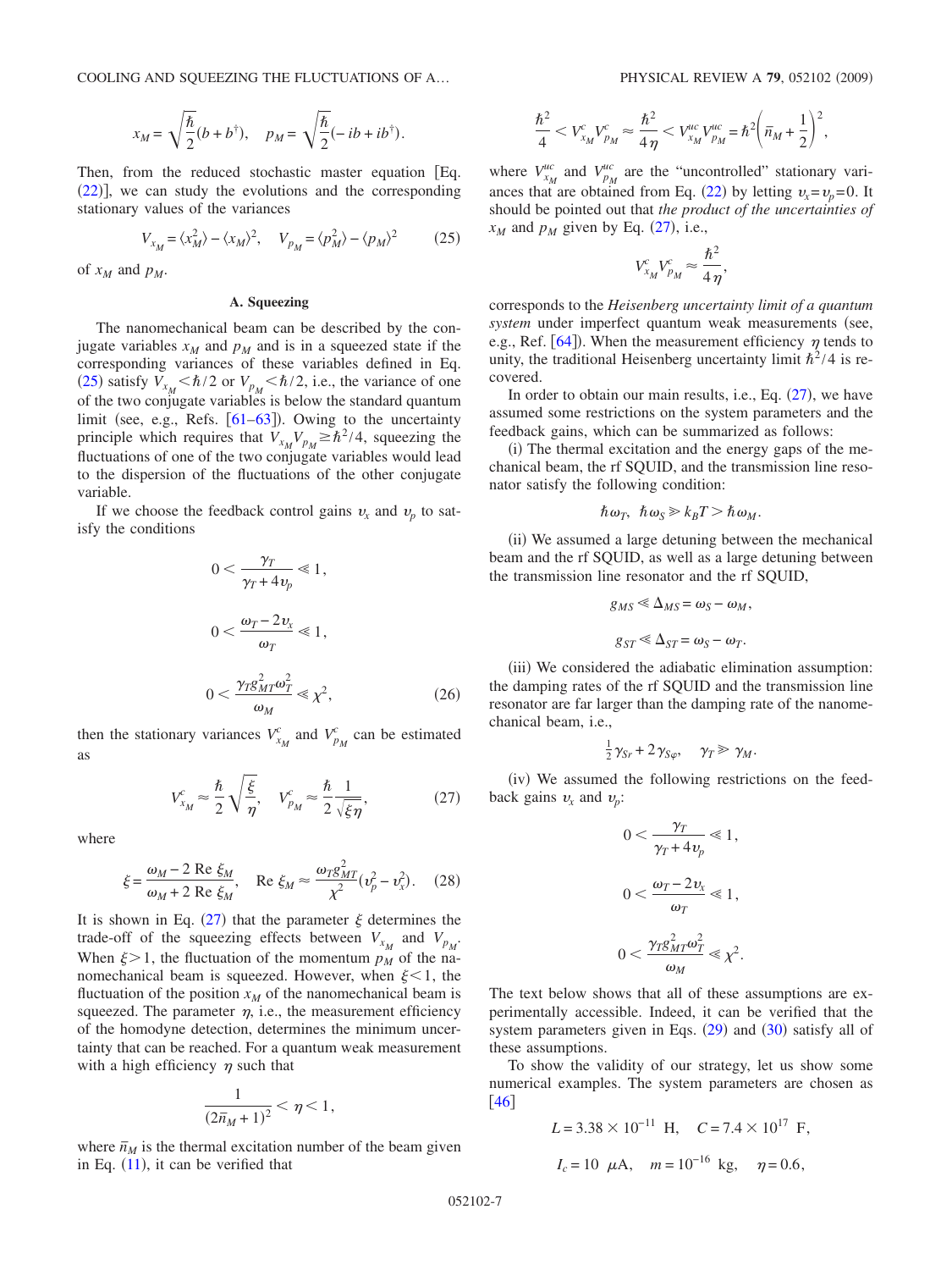<span id="page-7-1"></span>

FIG. 3. (Color online) Squeezing the position fluctuations of the beam with the parameters given in Eqs.  $(29)$  $(29)$  $(29)$ – $(31)$  $(31)$  $(31)$ . (a) Variances of the position and momentum of the beam (in units of  $\hbar$ ) versus the normalized control parameter  $\tilde{v}_p = v_p / \omega_T$ . Recall that  $v_p$  is the linear feedback gain [see Eq.  $(19)$  $(19)$  $(19)$ ]. The green line with triangles and the blue dashed line represent, respectively, the controlled variances of the position  $V_{x_M}^c/\hbar$  and momentum  $V_{y_M}^c/\hbar$  of the beam. The red line with asterisks and the blue solid line represent the uncontrolled variances  $V_{x_M}^{uc}/\hbar$  and  $V_{p_M}^{uc}/\hbar$  of the beam, which coincide because the beam without control is in a coherent thermal state with equal variances of position and momentum. (b) Products of the variances (in units of  $\hat{h}^2$ ) versus the normalized control parameter  $\tilde{v}_p = v_p / \omega_T$ . The green line with asterisks and the blue solid line denote the uncontrolled trajectory  $V_{x_M}^{uc} / \hbar^2$  and the controlled trajectory  $V_{\nu_M}^c V_{p_M}^c / \hbar^2$ , respectively. The red dashed line at 1/4 represents the Heisenberg uncertainty limit  $\hbar^2/4$ .

$$
\omega_M/2\pi = 1
$$
 GHz,  $Bl = 1$  T  $\mu$ m,  
\n $Q = 10^4$ ,  $T = 100$  mK,  $\phi_e = 0$ ,  $\gamma_{S\varphi} = 0$ ,  
\n $\gamma_{Sr}/2\pi = 100$  MHz,  $\gamma_T/2\pi = 20$  MHz,  
\n $g_{ST}/2\pi = 20$  MHz,  $\omega_T/2\pi = 4.3$  GHz. (29)

From the above parameters, it can be calculated that

$$
\gamma_M/2\pi \approx 0.1 \text{ MHz}, \quad \omega_S/2\pi \approx 6.3 \text{ GHz},
$$
  
 $g_{MS}/2\pi \approx 73 \text{ MHz}, \quad g_{MT}/2\pi \approx 4.9 \text{ MHz}.$  (30)

<span id="page-7-0"></span>In our numerical results, the stationary variances are calculated from the dynamic equation  $[Eq. (22)]$  $[Eq. (22)]$  $[Eq. (22)]$ , and the feedback control parameters  $v_x$  and  $v_p$  are chosen to satisfy Eq. ([26](#page-6-3)). In fact, in Fig. [3,](#page-7-1) we choose  $v_x$  and  $v_p$  such that

<span id="page-7-2"></span>

FIG. 4. (Color online) Squeezing the momentum fluctuations of the beam with the parameters given in Eqs.  $(29)$  $(29)$  $(29)$ ,  $(30)$  $(30)$  $(30)$ , and  $(32)$  $(32)$  $(32)$ .  $(a)$ Variances of the position and momentum of the beam (in units of  $\hbar$ ) versus the normalized control parameter  $\tilde{v}_p = v_p / \omega_T$ . The green line with triangles and the blue dashed line represent, respectively, the controlled variances of the position  $V_{x_M}^c/\hbar$  and momentum  $V_{p_M}^c/\hbar$ of the beam. The red line with asterisks and the blue solid line represent the uncontrolled variances  $V_{x_M}^{uc}/\hbar$  and  $V_{p_M}^{uc}/\hbar$  of the beam, which coincide because the beam without control is in a coherent thermal state with equal variances of position and momentum. (b) Products of the variances (in units of  $\hbar^2$ ) versus the normalized control parameter  $\tilde{v}_p = v_p / \omega_T$ . The green line with asterisks and the blue solid line denote the uncontrolled trajectory  $V_{x_M}^{\mu c}V_{p_M}^{\mu c}/\hbar^2$  and the controlled trajectory  $V_{x_M}^c V_{p_M}^c / \hbar^2$ , respectively. The red dashed line at 1/4 represents the Heisenberg uncertainty limit  $\hbar^2/4$ .

$$
v_x = 0.5\omega_T, \quad 0.5 \le \frac{v_p}{\omega_T} \le 1. \tag{31}
$$

<span id="page-7-3"></span>In this case, we have  $v_p^2 \ge v_x^2$ . Then, from Eqs. ([27](#page-6-2)) and ([28](#page-6-4)), it can be verified that  $V_{x_M}^c \leq V_{p_M}^c$ , which coincides with the numerical results in Fig.  $3^{\prime\prime}(a)$  $3^{\prime\prime}(a)$  (the blue dashed line for  $V_{x_M}^c/\hbar$ is below the green triangular line for  $V_{p_M}^c/\hbar$ ). It means that the fluctuation of the position of the beam is squeezed. Meanwhile, the numerical results in Fig.  $3(b)$  $3(b)$  show that the variances  $V_{x_M}^c$  and  $V_{p_M}^c$  under control are much smaller than the variances  $V_{x_M}^{uc}$  and  $V_{p_M}^{uc}$  without control, which means that the designed feedback control reduces the variances of the position and momentum of the beam. The product of the variances under control  $V_{x_M}^c V_{p_M}^c$  could even be reduced to be close to the Heisenberg uncertainty limit  $\hbar^2/4$ .

<span id="page-7-4"></span>In Fig. [4,](#page-7-2) we choose  $v_x$  and  $v_p$  such that

$$
v_x = 0.5\omega_T, \quad 0.3 \le \frac{v_p}{\omega_T} \le 0.5.
$$
 (32)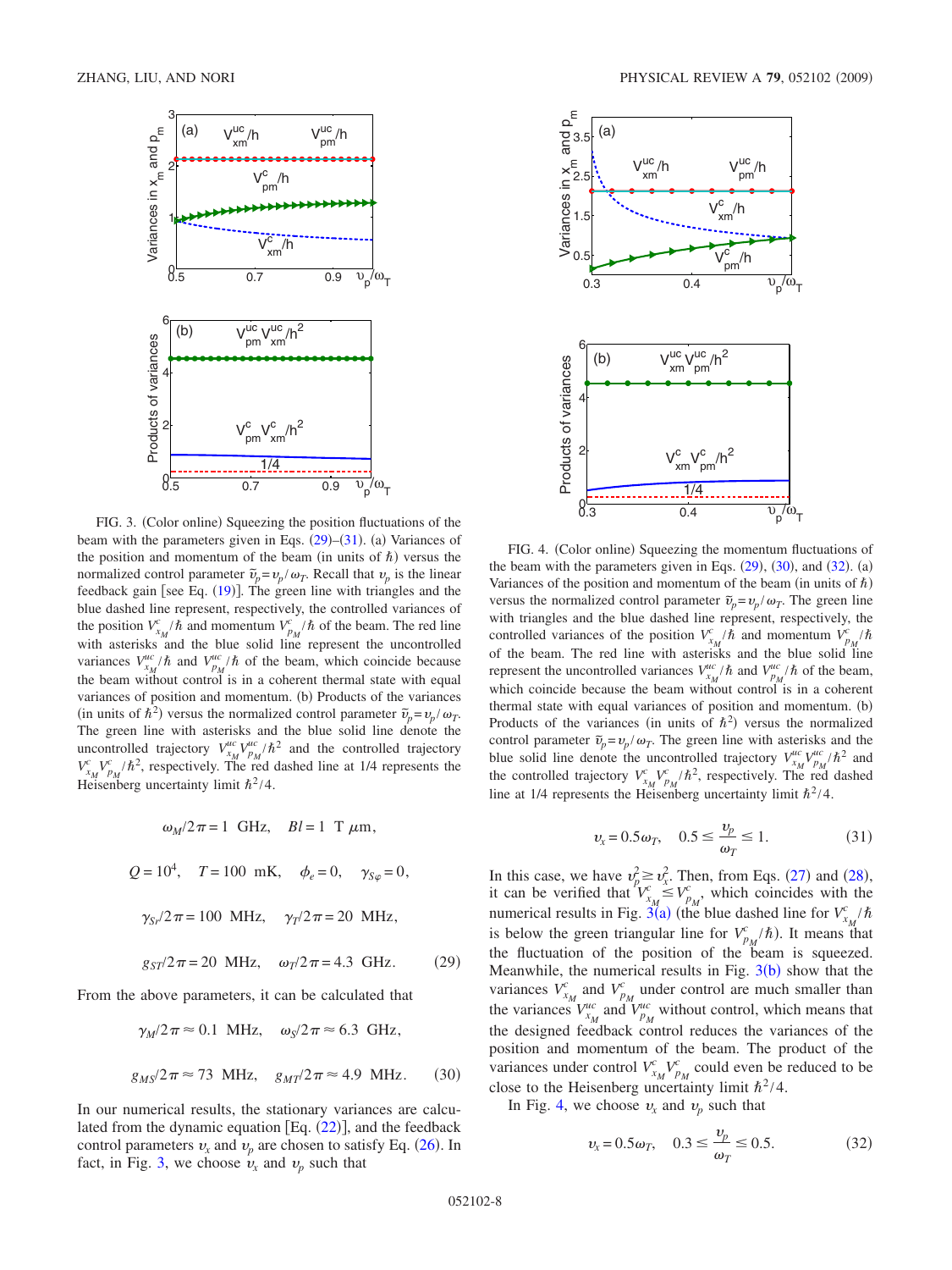In this case, we can calculate from Eqs.  $(27)$  $(27)$  $(27)$  and  $(28)$  $(28)$  $(28)$  that  $V_{x_M}^c \geq V_{p_M}^c$ , which coincides with the numerical results in Fig.  $4(a)$  $4(a)$  (the green triangular line for  $V_{p_M}^c/\hbar$  is below the blue dashed line for  $V_{x_M}^c/\hbar$ ). It means that the fluctuations of the momentum of the beam are squeezed. More interestingly, the *numerical results* in Fig.  $4(a)$  $4(a)$  show that the variance of  $p_M$  is squeezed to be less than the standard quantum limit, i.e.,  $V_{p_M}^c < \hbar/2$ . Numerical results in Fig. [4](#page-7-2)(b) show that the product  $V_{x_M}^c V_{p_M}^c$  of the controlled variances is much smaller than the product  $V_{x_M}^{uc}V_{p_M}^{uc}$  of the uncontrolled variances, which means that the variances of the position and momentum of the beam could be reduced under the designed feedback control. Indeed, as shown in Fig.  $4(b)$  $4(b)$ , the product of the variances could be reduced to be close to the Heisenberg uncertainty limit  $\hbar^2/4$ .

## **B. Cooling**

Further, let us investigate the cooling of the fluctuations of the nanomechanical beam. The cooling effect can be estimated by the average photon number of the nanomechanical beam,

<span id="page-8-0"></span>
$$
\begin{split} \overline{n} &= E_{dW}(\langle b^{\dagger}b \rangle) \\ &= \frac{1}{2\hbar}(V_{x_M} + V_{p_M}) - \frac{1}{2} + \frac{1}{2\hbar}(V_{\langle x_M \rangle} + V_{\langle p_M \rangle}) + \frac{1}{2\hbar}(\overline{x}_M^2 + \overline{p}_M^2), \end{split} \tag{33}
$$

with

$$
\overline{x}_M = E_{dW}(\langle x_M \rangle), \quad \overline{p}_M = E_{dW}(\langle p_M \rangle),
$$

$$
V_{\langle x_M \rangle} = E_{dW}(\langle x_M \rangle^2) - \overline{x}_M^2,
$$

$$
V_{\langle p_M \rangle} = E_{dW}(\langle p_M \rangle^2) - \overline{p}_M^2.
$$

Here,  $E_{dW}$  means that the expectations and variances of  $\langle x_M \rangle$ and  $\langle p_M \rangle$  are about the Wiener noise dW.

From the system parameters given in Eqs.  $(29)$  $(29)$  $(29)$  and  $(30)$  $(30)$  $(30)$ , it can be verified that the controlled stationary expectations  $\bar{x}_M^c$ ,  $\bar{p}_M^c$  and the classical fluctuations  $V^c_{(x_M)}$ ,  $V^c_{(p_M)}$  satisfy

$$
\overline{x}_M^c = \overline{p}_M^c = 0, \quad V_{\langle x_M \rangle}^c \ll V_{x_M}^c, \quad V_{\langle p_M \rangle}^c \ll V_{p_M}^c.
$$

Thus, from Eqs.  $(27)$  $(27)$  $(27)$  and  $(33)$  $(33)$  $(33)$ , the controlled stationary average photon number can be estimated as

$$
\bar{n}^c \approx \frac{1}{2\hbar} (V_{x_M}^c + V_{p_M}^c) - \frac{1}{2} \approx \frac{1}{4} \left( \sqrt{\frac{\xi}{\eta}} + \frac{1}{\sqrt{\xi \eta}} \right) - \frac{1}{2}, \quad (34)
$$

<span id="page-8-2"></span>which, under the parameters given in Eqs.  $(29)$  $(29)$  $(29)$ – $(32)$  $(32)$  $(32)$ , is smaller than the uncontrolled stationary average photon number,

$$
\bar{n}^{uc} \approx \frac{1}{2\hbar} (V_{x_M}^{uc} + V_{p_M}^{uc}) - \frac{1}{2} \approx \bar{n}_M,
$$

where  $\bar{n}_M$  is given in Eq. ([11](#page-3-3)).

Alternatively, we can use an effective temperature  $T_{\text{eff}}$  to quantify the cooling effect which is defined by

$$
\overline{n} = \frac{1}{e^{\hbar \omega_M / k_B T_{\text{eff}}} - 1},
$$

or, equivalently,

$$
T_{\rm eff} = \frac{\hbar \omega_M}{k_B \ln\left(\frac{\bar{n}+1}{\bar{n}}\right)}.
$$
\n(35)

The controlled stationary effective temperature  $T_{\text{eff}}^c$  can be estimated as follows:

$$
T_{\rm eff}^c \approx \frac{\hbar \omega_M}{k_B \ln\left(\frac{\sqrt{\xi/\eta} + \sqrt{1/\xi\eta} + 2}{\sqrt{\xi/\eta} + \sqrt{1/\xi\eta} - 2}\right)}.
$$
(36)

We now give some physical interpretations of our cooling strategy. There are two competing processes that determine the stationary effective temperature of the nanomechanical beam. The cooling process is provided by the leakage of the transmission line resonator, whose energy gap is larger than  $k_B T$  such that the thermal excitation from the environment could be negligible. Energy flows from the beam to the transmission line resonator via the coupling between them, and then it is dissipated via the leakage of the transmission line resonator. An opposing heating process is provided by the thermal excitation of the beam from the environment. Without applying quantum feedback control on the transmission line resonator, the cooling process of the beam is weak compared with the heating process, which leads to the failure of cooling. When we apply quantum feedback control and adjust the control parameters to be in the region given by Eq.  $(26)$  $(26)$  $(26)$ , the decay of the beam caused by the leakage from the transmission line resonator is enhanced to overwhelm the heating process. Thus, the nanomechanical beam is effectively cooled.

To show the validity of our proposal, let us show some numerical examples. The system parameters are chosen as in Eqs. ([29](#page-6-0)) and ([30](#page-7-0)), and the feedback control parameters  $v_x$ and  $v_p$  are chosen such that

$$
v_x = 0.5\omega_T, \quad 0.3 \le \frac{v_p}{\omega_T} \le 1. \tag{37}
$$

<span id="page-8-1"></span>The numerical results in Fig. [5](#page-9-1) show that the average photon number and the effective temperature of the beam under control are reduced compared with the uncontrolled case. It means that our strategy can indeed effectively cool the motion of the beam. With the parameters given in Eqs.  $(29)$  $(29)$  $(29)$ ,  $(30)$  $(30)$  $(30)$ , and  $(37)$  $(37)$  $(37)$ , the minimum average photon number that can be reached is about 0.43, corresponding to an effective temperature  $T_{\text{eff}}^c \approx 6.3 \text{ mK}$ . Further calculations show that the minimum average photon number that can be reached decreases when we increase the feedback gain  $v_p$ . When the feedback gain  $v_p$  is large enough such that  $v_p \ge v_x$ , the minimum average photon number can be estimated from Eqs.  $(26), (27),$  $(26), (27),$  $(26), (27),$  $(26), (27),$  $(26), (27),$  and  $(34)$  $(34)$  $(34)$  as

$$
\overline{n}^c \approx \frac{1}{4\sqrt{\eta}} \left( \sqrt{\frac{\omega_M^-}{\omega_M^+}} + \sqrt{\frac{\omega_M^+}{\omega_M^-}} \right) - \frac{1}{2} \approx 0.25, \quad (38)
$$

corresponding to an effective temperature  $T_{\text{eff}}^c \approx 4.7 \text{ mK}$ , where  $\omega_M^{\pm}$  are defined by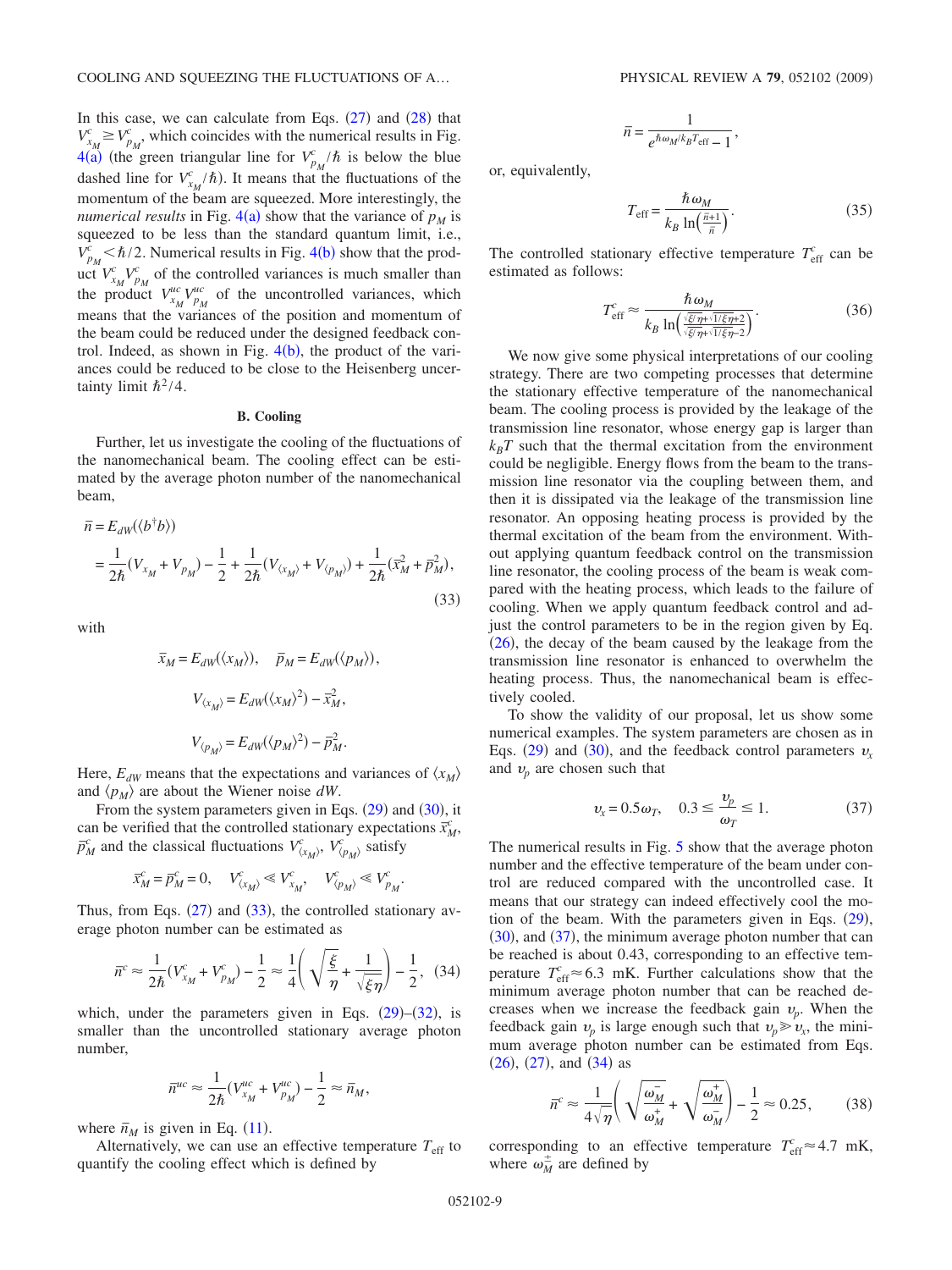<span id="page-9-1"></span>

FIG. 5. (Color online) Cooling the nanomechanical beam for (a) the average photon number  $\bar{n}$ , and (b) the effective temperature  $T_{\text{eff}}$ versus the normalized control parameter  $\tilde{v}_p = v_p / \omega_T$ . The blue solid lines representing the average photon number  $n<sup>c</sup>$  and effective temperatures  $T_{\text{eff}}^c$  under control are below the green lines with asterisks representing the corresponding average photon number *nuc* and effective temperature  $T_{\text{eff}}^{uc}$  without control, which means that the designed feedback control could effectively cool the fluctuations of the beam induced by thermal noises.

$$
\omega_M^{\pm} = \omega_M \pm \frac{2\omega_T g_{MT}^2}{\gamma_T^2}.
$$
 (39)

Note that the cooling limit of our proposal is still an open question. The main difficulty comes from the fact that the parameter region given in Eq.  $(26)$  $(26)$  $(26)$  is too restricted. If the feedback gains  $v_x$  and  $v_p$  do not lie in this region, we cannot obtain an analytic expression like Eq.  $(27)$  $(27)$  $(27)$ , and thus it is hard to obtain the achievable cooling limit in this case. However, at least, the achievable cooling limit of our proposal is restricted by the Heisenberg uncertainty limit under imperfect quantum weak measurements (see, e.g., Ref. [[64](#page-13-25)]), which can be written as

$$
\bar{n}^c = \frac{1}{2} \left( \frac{1}{\sqrt{\eta}} - 1 \right),\tag{40}
$$

corresponding to the minimum uncertainty state under imperfect quantum weak measurements with

$$
V_{x_M}^c = V_{p_M}^c = \frac{1}{2\sqrt{\eta}}.\t(41)
$$

#### **VI. CONCLUSIONS**

<span id="page-9-0"></span>In summary, we have investigated the possibility of using quantum feedback control to squeeze and cool down the fluctuations of a nanomechanical beam embedded in a coupled transmission line resonator-SQUID-mechanical beam quantum circuit. The leakage of the electromagnetic field from the transmission line resonator is detected using homodyne measurement, and the measurement output is then used to design a quantum feedback control signal to drive the electromagnetic field in the transmission line resonator. The designed quantum feedback control protocol indirectly affects the motion of the beam by the inductive coupling between the transmission line resonator and the beam via the rf SQUID. After adiabatically eliminating the degrees of freedom of the rf SQUID and the transmission line resonator, the quantum feedback control results in a two-photon term in the effective Hamiltonian and additional damping terms for the beam, which lead to squeezing and cooling for the beam. By varying the feedback control parameters, the variance of either the position or momentum of the beam could be squeezed, and the variance of the momentum of the beam could even be squeezed to be less than the standard quantum limit  $\hbar/2$ . Meanwhile, the average photon number (or, equivalently, the effective temperature) of the beam could be reduced effectively by applying control, compared with the uncontrolled case.

Although the thermal motion of the beam could be effectively suppressed by the proposed quantum feedback control protocol, our calculations show that the beam has not achieved the ground state. Further work will focus on extending our results to explore ways to further lower the achievable effective temperature or even attain the ground state of the beam. Another possible direction is to consider nonlinear effects  $\lceil 65 \rceil$  $\lceil 65 \rceil$  $\lceil 65 \rceil$  of the nanomechanical oscillator, which may affect the achievable cooling temperature and the squeezing effects induced by the quantum feedback control.

### **ACKNOWLEDGMENTS**

We thank Dr. S. Ashhab for his great help on this work. J.Z would like to thank Dr. N. Yamamoto for helpful discussions. F.N. acknowledges partial support from the National Security Agency (NSA), Laboratory Physical Science (LPS), (U.S.) Army Research Office (ARO), National Science Foundation (NSF) under Grant No. EIA-0130383, and JSPS-RFBR under Grant No. 06-02-91200. J.Z. was supported by the National Natural Science Foundation of China under Grant Nos. 60704017, 60635040, and 60674039 and the China Postdoctoral Science Foundation.

# **APPENDIX A: DERIVATION OF THE QUANTUM STOCHASTIC DIFFERENTIAL EQUATION [EQ. [\(10\)](#page-3-2)]**

Let *X* be an operator of the coupled beam-SQUIDresonator system, then the Heisenberg equation for *X* can be written as

<span id="page-9-2"></span>
$$
dX = -\frac{i}{\hbar}[X, H_{\text{tot}}dt] - \frac{1}{2\hbar^2}[[X, H_{\text{tot}}dt], H_{\text{tot}}dt]
$$

$$
= -\frac{i}{\hbar}[X, H_{\text{eff}}]dt + dL_{pT}(X) + dL_{eT}(X)
$$

$$
+ dL_{eM}(X) + dL_{eS, \varphi}(X) + dL_{eS, r}(X), \tag{A1}
$$

where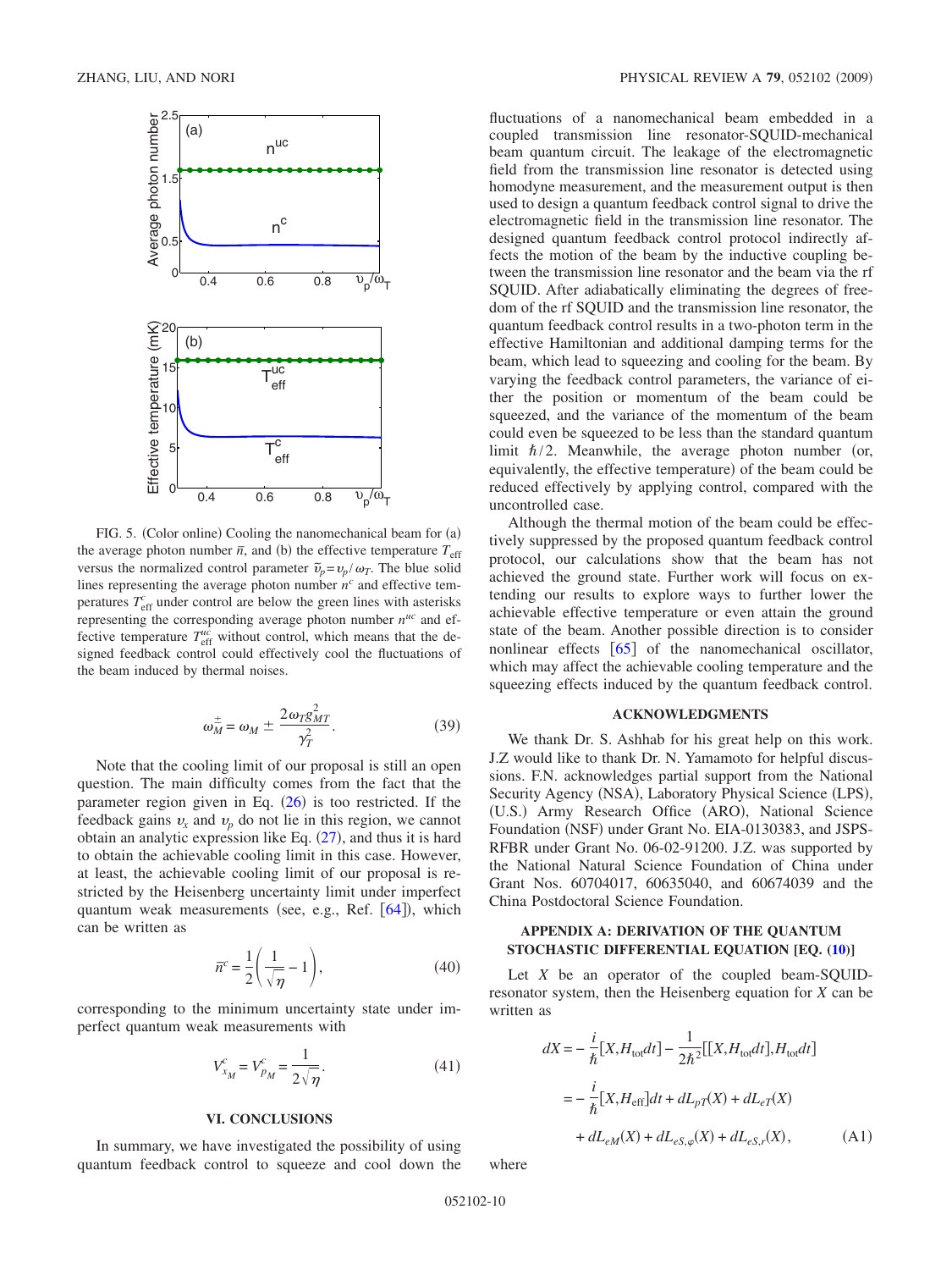$$
dL_{\alpha}(X) = -\frac{i}{\hbar}[X, H_{\alpha}dt] - \frac{1}{2\hbar^2}[[X, H_{\alpha}dt], H_{\alpha}dt],
$$

and

$$
H_{pT} = \hbar \int d\omega [g_{pT}^{*}(\omega)c_{pT}^{\dagger}a + g_{pT}(\omega)a^{\dagger}c_{pT}],
$$
  
\n
$$
H_{eT} = \hbar \int d\omega [g_{eT}^{*}(\omega)c_{eT}^{\dagger}a + g_{eT}(\omega)a^{\dagger}c_{eT}],
$$
  
\n
$$
H_{eM} = \hbar \int d\omega [g_{eM}^{*}(\omega)c_{eM}^{\dagger}b + g_{eM}(\omega)b^{\dagger}c_{eM}],
$$
  
\n
$$
H_{eS,\varphi} = \hbar \int d\omega [g_{eS,\varphi}^{*}(\omega)c_{eS}^{\dagger}\sigma_{z} + g_{eS,\varphi}(\omega)\sigma_{z}c_{eS}],
$$
  
\n
$$
H_{eS,r} = \hbar \int d\omega [g_{eS,r}^{*}(\omega)c_{eS}^{\dagger}\sigma_{z} + g_{eS,r}(\omega)\sigma_{+}c_{eS}].
$$

Here, we expand *dX* to second-order differential terms because we may meet quantum Wiener increments and the second-order terms cannot be omitted.

In order to eliminate the environmental degrees of freedom corresponding to  $c_{pT}(\omega)$ , we first solve the equation for  $c_{pT}(\omega)$ ,

$$
\dot{c}_{pT}(\omega) = -\frac{i}{\hbar} [c_{pT}(\omega), H_{\text{tot}}] = -i\omega c_{pT}(\omega) - ig_{pT}^*(\omega)a,
$$

to obtain

<span id="page-10-0"></span>
$$
c_{pT}(\omega, t) = \int_{t_0}^{t} dt' e^{-i\omega(t - t')} (-ig_{pT}^*(\omega)) a(t') + e^{-i\omega(t - t_0)} c_{pT}(\omega, t_0).
$$
\n(A2)

Further, let us introduce the so-called first Markovian approximation to omit the frequency dependence of the coupling strength  $[45]$  $[45]$  $[45]$ ,

$$
g_{pT}(\omega) = \sqrt{\frac{\gamma_{pT}}{2\pi}} e^{i\phi_{pT}},
$$
 (A3)

<span id="page-10-1"></span>where  $\gamma_{pT}$  and  $\phi_{pT}$  are independent of  $\omega$ .

By substituting Eqs. ([A2](#page-10-0)) and ([A3](#page-10-1)) into  $dL_{pT}(X)$ , we have

$$
-\frac{i}{\hbar}[X,H_{pT}dt] = \left\{\int d\omega |g_{pT}(\omega)|^2 \int_{t_0}^t dt' e^{-i\omega(t-t')} (a^{\dagger}(t')[X,a] + a(t')[a^{\dagger},X]) \right\} dt
$$
  

$$
-ig^*_{pT}\int d\omega e^{i\omega(t-t_0)} c^{\dagger}_{pT}(\omega,t_0)[X,a]dt + ig_{pT}[a^{\dagger},X]\int d\omega e^{-i\omega(t-t_0)} c_{pT}(\omega,t_0) dt
$$
  

$$
= \frac{\gamma_p}{2} (a^{\dagger}[X,a] - a[X,a^{\dagger}])dt + (-i\sqrt{\gamma_p T}e^{-i\phi_p T}d\widetilde{A}^{\dagger}_{\text{in}})[X,a] + [a^{\dagger},X](i\sqrt{\gamma_p T}e^{i\phi_p T}d\widetilde{A}_{\text{in}}),
$$

 $\overline{\phantom{0}}$ 

where

$$
d\widetilde{A}_{\rm in} = \left(\frac{1}{\sqrt{2\pi}} \int d\omega e^{-i\omega(t-t_0)} c_{pT}(\omega, t_0)\right) dt
$$

is the input quantum noise such that

$$
d\tilde{A}_{in}d\tilde{A}_{in}^{\dagger} = (\overline{n}(\omega_{T}) + 1)dt,
$$
  

$$
d\tilde{A}_{in}^{\dagger}d\tilde{A}_{in} = \overline{n}(\omega_{T})dt,
$$
  

$$
d\tilde{A}_{in}d\tilde{A}_{in} = d\tilde{A}_{in}^{\dagger}d\tilde{A}_{in}^{\dagger} = 0,
$$

and

$$
\overline{n}(\omega) = \frac{1}{e^{\hbar \omega / k_B T} - 1}.
$$

Further, we have

$$
-\frac{1}{2\hbar^2}[[X, H_{pT}dt], H_{pT}dt] = -\frac{\gamma_p}{2}\bar{n}(\omega_T)[[X, a], a^{\dagger}]dt
$$

$$
-\frac{\gamma_p}{2}(\bar{n}(\omega_T) + 1)[[X, a^{\dagger}], a]dt.
$$

From the above analysis, it can be calculated that

$$
dL_{pT}(X) = -\frac{i}{\hbar}[X, H_{pT}dt] - \frac{1}{2\hbar^2}[[X, H_{pT}], H_{pT}dt]
$$
  

$$
= \frac{\gamma_{pT}}{2}(\overline{n}(\omega_T) + 1)(a^{\dagger}[X, a] + [a^{\dagger}, X]a)
$$
  

$$
+ \frac{\gamma_{pT}}{2}\overline{n}(\omega_T)(a[X, a^{\dagger}] + [a, X]a^{\dagger})
$$
  

$$
+ \sqrt{\gamma_{pT}}dA^{\dagger}_{in}[X, a] + \sqrt{\gamma_{pT}}[a^{\dagger}, X]dA_{in},
$$

where  $dA_{in} = ie^{i\phi_p} \overline{dA}_{in}$ .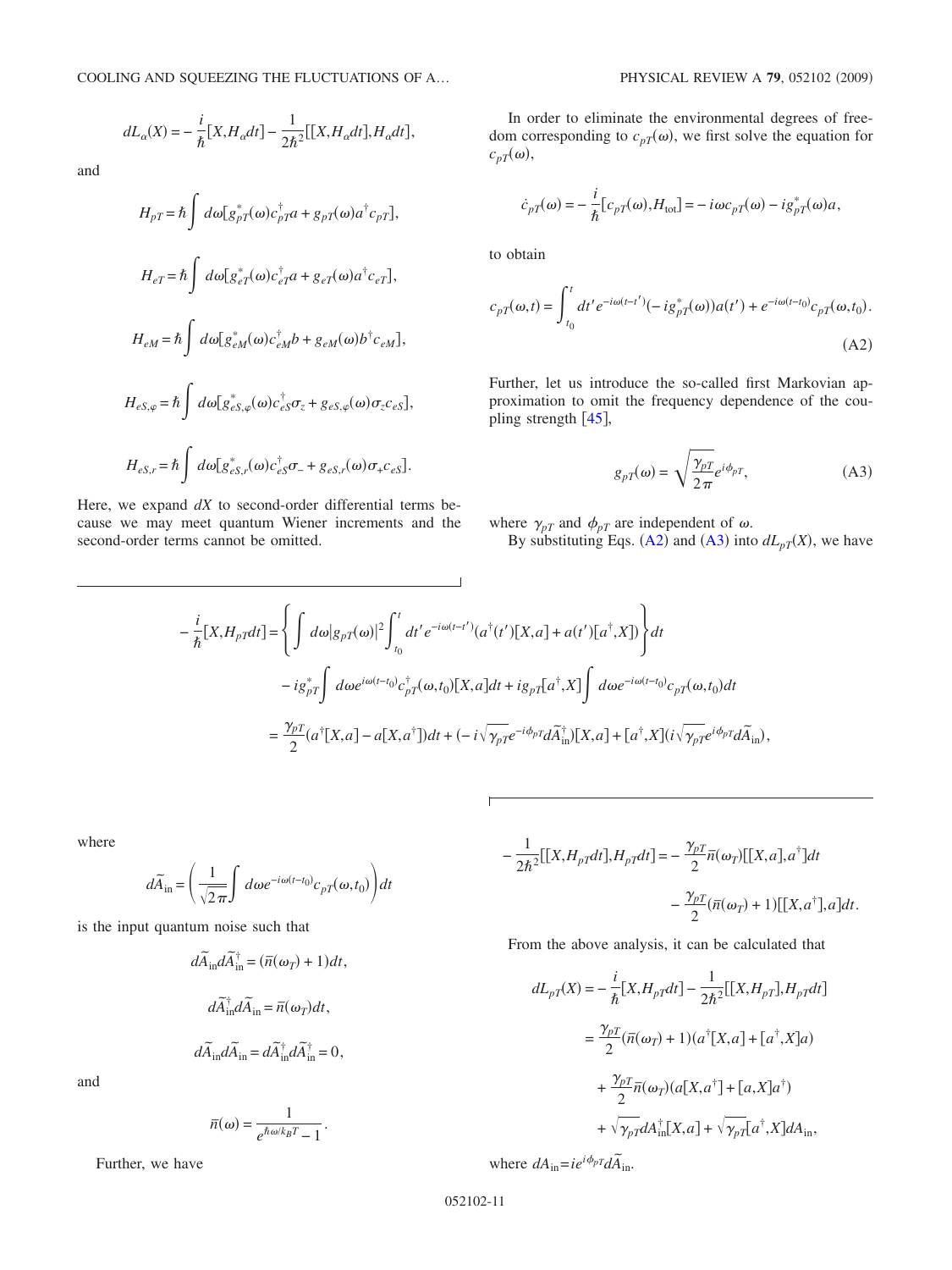With the same analysis, we can calculate  $dL_{eT}(X)$ ,  $dL_{eM}(X)$ ,  $dL_{eS,\varphi}(X)$ , and  $dL_{eS,r}(X)$ . Furthermore, under the condition that  $\hbar \omega_s$ ,  $\hbar \omega_T \gg k_B T$ , we have  $\bar{n}(\omega_s)$ ,  $\bar{n}(\omega_T) \approx 0$ . Thus, by substituting the above results into Eq.  $(A1)$  $(A1)$  $(A1)$ , averaging over the fluctuations caused by the thermal noises, and assuming that

$$
\gamma_T = \gamma_{pT} + \gamma_{eT}, \quad \eta = \frac{\gamma_{pT}}{\gamma_{pT} + \gamma_{eT}},
$$

we can obtain the quantum stochastic differential equation  $[Eq. (10)].$  $[Eq. (10)].$  $[Eq. (10)].$ 

In order to calculate the measurement output of the homodyne detection, let us recall that the input and output detection noises should be

$$
d\widetilde{A}_{\rm in} = \left(\frac{1}{\sqrt{2\pi}} \int d\omega e^{-i\omega(t-t_0)} c_{pT}(\omega, t_0)\right) dt,
$$
  

$$
d\widetilde{A}_{\rm out} = \left(\frac{1}{\sqrt{2\pi}} \int d\omega e^{-i\omega(t-t_0)} c_{pT}(\omega, t_1)\right) dt,
$$

where the time  $t_0$  is an instant before the measurement commences and the time  $t_1$  is another instant after the measurement has finished. The measurement output is related to  $d\tilde{A}_{out}$  by

$$
dY_t = e^{-i\phi_{LO}}d\widetilde{A}_{\text{out}}^{\dagger} + e^{i\phi_{LO}}d\widetilde{A}_{\text{out}},
$$

where  $\phi_{LO}$  is an adjustable phase introduced by the local oscillator of the homodyne detection. From Eq.  $(A2)$  $(A2)$  $(A2)$ , we have

$$
c_{pT}(\omega, t) = -i\sqrt{\gamma_{pT}}e^{-i\phi_{pT}}\frac{1}{\sqrt{2\pi}}\int_{t_0}^t dt' e^{-i\omega(t-t')}a(t')
$$
  
+ 
$$
e^{-i\omega(t-t_0)}c_{pT}(\omega, t_0)
$$
  
= 
$$
-i\sqrt{\gamma_{pT}}e^{-i\phi_{pT}}\frac{1}{\sqrt{2\pi}}\int_{t_1}^t dt' e^{-i\omega(t-t')}a(t')
$$
  
+ 
$$
e^{-i\omega(t-t_1)}c_{pT}(\omega, t_1).
$$

Thus, it can be calculated that

$$
d\widetilde{A}_{\rm out}-d\widetilde{A}_{\rm in}=-i\sqrt{\gamma_{pT}}e^{-i\phi_{pT}}a(t)dt,
$$

from which it can be shown that

$$
\begin{split} dY_t = i\sqrt{\gamma_{pT}}a^\dagger e^{i(\phi_{pT}-\phi_{LO})} - i\sqrt{\gamma_{pT}}ae^{-i(\phi_{pT}-\phi_{LO})} \\ + e^{-i\phi_{LO}}d\widetilde{A}^\dagger_{\rm in} + e^{i\phi_{LO}}d\widetilde{A}_{\rm in}. \end{split}
$$

By setting  $\phi_{LO} = \phi_{pT} + \pi/2$ , we have

$$
dY_t = \sqrt{\gamma_{pT}}(a^{\dagger} + a) + (ie^{i\phi_p} \tilde{dA}_{\text{in}} - ie^{-i\phi_p} \tilde{dA}_{\text{in}}^{\dagger})
$$
  
=  $\sqrt{\eta \gamma_T}(a^{\dagger} + a) + (dA_{\text{in}} + dA_{\text{in}}^{\dagger}).$ 

# **APPENDIX B: DERIVATION OF THE REDUCED STOCHASTIC MASTER EQUATION [EQ. [\(22\)](#page-5-4)]**

Under the semiclassical approximation, we can obtain Maxwell-Bloch-type equations from the stochastic master equation [Eq. ([16](#page-4-3))] for the coupled beam-SQUID-resonator system (see, e.g., Ref. [[66](#page-13-27)]). Further, in the large-detuning regime [see Eq.  $(9)$  $(9)$  $(9)$ ], we have

$$
\frac{g_{MS}^2}{\Delta_{MS}}, \frac{g_{ST}^2}{\Delta_{ST}}, g_{MT} \ll \omega_M, \omega_T, \omega_S,
$$
 (B1)

<span id="page-11-3"></span>where

$$
g_{MT} = g_{MS}g_{ST} \bigg(\frac{1}{\Delta_{MS}} + \frac{1}{\Delta_{ST}}\bigg). \tag{B2}
$$

<span id="page-11-2"></span>Then, we can omit the frequency shifts of the beam, the rf SQUID, and the transmission line resonator induced by the coupling between them. Under this condition, the Maxwell-Bloch-type equations for the coupled system obtained from the stochastic master equation  $[Eq. (16)]$  $[Eq. (16)]$  $[Eq. (16)]$  can be expressed as

<span id="page-11-0"></span>
$$
\langle \dot{\sigma}_x \rangle = -\omega_S \langle \sigma_y \rangle - \left( \frac{\gamma_{Sr}}{2} + 2 \gamma_{S\varphi} \right) \langle \sigma_x \rangle,
$$
  

$$
\langle \dot{\sigma}_y \rangle = \omega_S \langle \sigma_x \rangle - \left( \frac{\gamma_{Sr}}{2} + 2 \gamma_{S\varphi} \right) \langle \sigma_y \rangle,
$$
  

$$
\langle \dot{\sigma}_z \rangle = -\gamma_{Sr} \langle \sigma_z \rangle - \gamma_{Sr},
$$
  

$$
\langle \dot{\phi} \rangle = -i\omega_M \langle \phi \rangle + g_{MT} \langle \sigma_z \rangle \langle a \rangle - \frac{\gamma_M}{2} \langle b \rangle,
$$

$$
d\langle a \rangle = -i\omega_T \langle a \rangle dt - g_{MT} \langle \sigma_z \rangle \langle b \rangle dt - \frac{\gamma_T}{2} \langle a \rangle dt - iu(t)dt
$$

$$
+ \sqrt{\frac{\eta \gamma_T}{\hbar}} \Big( V_{x_T} + iC_{x_T p_T} - \frac{\hbar}{2} \Big) dW, \tag{B3}
$$

where  $dW$  has been given in Eq.  $(17)$  $(17)$  $(17)$ ,

$$
V_{x_T} = \langle x_T^2 \rangle - \langle x_T \rangle^2, \quad V_{p_T} = \langle p_T^2 \rangle - \langle p_T \rangle^2
$$

are the variances of the normalized position and momentum operators of the transmission line resonator given by Eq.  $(20)$  $(20)$  $(20)$ , and

$$
C_{x_T p_T} = \left\langle \frac{x_T p_T + p_T x_T}{2} \right\rangle - \langle x_T \rangle \langle p_T \rangle
$$

is the corresponding symmetric covariance. Under the semi-classical approximation and condition ([B1](#page-11-3)),  $V_{x_T}$ ,  $V_{p_T}$ , and  $C_{x_{T}p_{T}}$  can be given by the following equations:

<span id="page-11-1"></span>
$$
\dot{V}_{x_T} = -\gamma_T V_{x_T} + 2\omega_T C_{x_T p_T} + \hbar \gamma_T / 2 - 2\eta \gamma_T (V_{x_T} - \hbar / 2)^2,
$$
\n
$$
\dot{V}_{p_T} = -\gamma_T V_{p_T} - 2\omega_T C_{x_T p_T} + \hbar \gamma_T / 2 - 2\eta \gamma_T C_{x_T p_T}^2,
$$
\n
$$
\dot{C}_{x_T p_T} = -\gamma_T C_{x_T p_T} + \omega_T V_{p_T} - \omega_T V_{x_T} - 2\eta \gamma_T (V_{x_T} - \hbar / 2) C_{x_T p_T}.
$$
\n(B4)

By substituting feedback control  $(19)$  $(19)$  $(19)$  into Eq.  $(B3)$  $(B3)$  $(B3)$ , we can replace the last equation in Eq.  $(B3)$  $(B3)$  $(B3)$  by the following equation: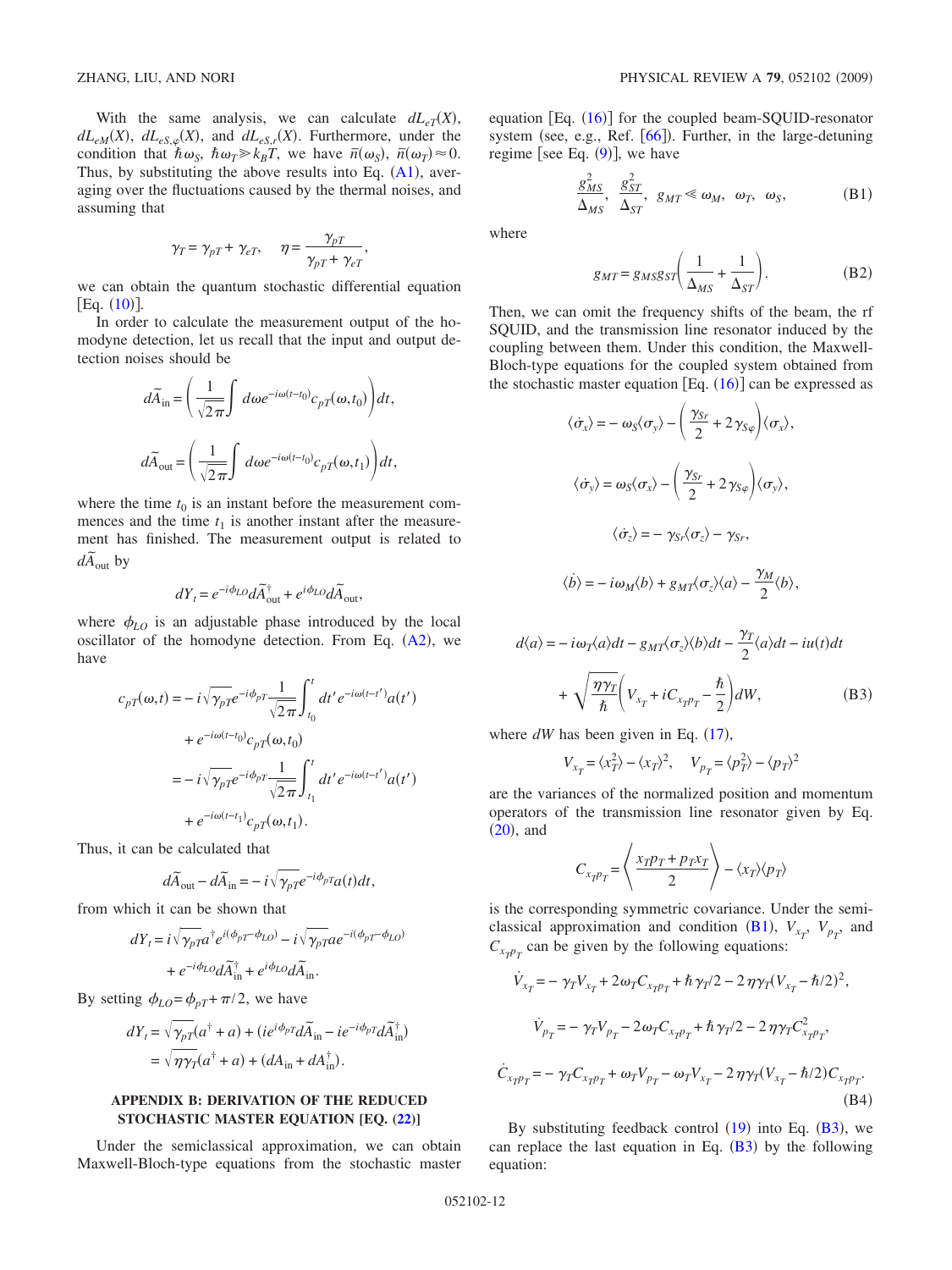<span id="page-12-18"></span>
$$
d\langle a \rangle = -i\omega_T \langle a \rangle dt - g_{MT} \langle \sigma_z \rangle \langle b \rangle dt - \frac{\gamma_T}{2} \langle a \rangle dt + i v_x \langle a + a^{\dagger} \rangle dt
$$

$$
-i v_p \langle -ia + ia^{\dagger} \rangle dt + \sqrt{\frac{\eta \gamma_T}{\hbar}} \Big( V_{x_T} + i C_{x_T p_T} - \frac{\hbar}{2} \Big) dW.
$$
(B5)

If the damping rates of the rf SQUID and the transmission line resonator are large enough such that

$$
\frac{\gamma_{Sr}}{2} + 2\gamma_{S\varphi}, \quad \gamma_T \gg \gamma_M \bar{n}_M, \tag{B6}
$$

we can adiabatically eliminate  $\lceil 59,60 \rceil$  $\lceil 59,60 \rceil$  $\lceil 59,60 \rceil$  $\lceil 59,60 \rceil$  the degrees of freedom of the rf SQUID and the transmission line resonator to obtain the reduced equation of the beam. In fact, in this case, we can obtain the following stationary variances from Eq.  $(B4):$  $(B4):$  $(B4):$ 

$$
V_{x_T} = V_{p_T} = \frac{\hbar}{2}, \quad C_{x_{T}p_T} = 0,
$$

from which it can be verified that the fluctuation in Eq.  $(B5)$  $(B5)$  $(B5)$ will tend to zero. Then, in the Heisenberg picture, one finds from the stationary solution of Eqs.  $(B3)$  $(B3)$  $(B3)$  and  $(B5)$  $(B5)$  $(B5)$  that

$$
\sigma_z \sim -1, \quad a \sim C_1 b + C_2 b^{\dagger}, \tag{B7}
$$

<span id="page-12-19"></span>where  $C_1$  are  $C_2$  are given by Eq. ([24](#page-5-6)). Substituting Eq. ([B7](#page-12-19)) into Eq.  $(16)$  $(16)$  $(16)$ , we can obtain the reduced stochastic master equation  $[Eq. (22)]$  $[Eq. (22)]$  $[Eq. (22)]$  for the nanomechanical beam.

- [1] K. C. Schwab and M. L. Roukes, Phys. Today 58(7), 36  $(2005).$
- <span id="page-12-0"></span>[2] M. Blencowe, Phys. Rep. **395**, 159 (2004).
- 3 K. L. Ekinci and M. L. Roukes, Rev. Sci. Instrum. **76**, 061101  $(2005).$
- <span id="page-12-3"></span>[4] A. N. Cleland, *Foundations of Nanomechanics: From Solid-State Theory to Device Applications* (Springer-Verlag, Berlin, 2002).
- [5] E. Buks and B. Yurke, Phys. Rev. E 74, 046619 (2006).
- [6] S. Savel'ev, X. Hu, and F. Nori, New J. Phys. 8, 105 (2006); S. Savel'ev, A. L. Rakhmanov, X. Hu, A. Kasumov, and F. Nori, Phys. Rev. B 75, 165417 (2007); S. Savel'ev and F. Nori, *ibid.* **70**, 214415 (2004).
- 7 S. Mancini, D. Vitali, and P. Tombesi, Phys. Rev. Lett. **90**, 137901 (2003); D. Vitali, S. Gigan, A. Ferreira, H. R. Böhm, P. Tombesi, A. Guerreiro, V. Vedral, A. Zeilinger, and M. Aspelmeyer, *ibid.* 98, 030405 (2007).
- 8 I. Mahboob and H. Yamaguchi, Nat. Nanotechnol. **3**, 275  $(2008).$
- 9 L. F. Wei, Y. X. Liu, C. P. Sun, and F. Nori, Phys. Rev. Lett. **97**, 237201 (2006).
- [10] W. Marshall, C. Simon, R. Penrose, and D. Bouwmeester, Phys. Rev. Lett. **91**, 130401 (2003).
- <span id="page-12-2"></span>[11] X. M. H. Huang, C. A. Zorman, M. Mehregany, and M. L. Roukes, Nature (London) 421, 496 (2003).
- <span id="page-12-5"></span><span id="page-12-4"></span>[12] A. Gaidarzhy, G. Zolfagharkhani, R. L. Badzey, and P. Mohanty, Phys. Rev. Lett. **94**, 030402 (2005); **95**, 248902 (2005); K. C. Schwab, M. P. Blencowe, M. L. Roukes, A. N. Cleland, S. M. Girvin, G. J. Milburn, and K. L. Ekinci, *ibid.* **95**, 248901  $(2005).$
- [13] C. H. Metzger and K. Karrai, Nature (London) 432, 1002  $(2004).$
- <span id="page-12-10"></span><span id="page-12-6"></span>[14] A. Naik, O. Buu, M. D. LaHaye, A. D. Armour, A. A. Clerk, M. P. Blencowe, and K. C. Schwab, Nature (London) 443, 193  $(2006).$
- 15 S. Gigan, H. R. Böhm, M. Paternostro, F. Blaser, G. Langer, J. B. Hertzberg, K. C. Schwab, D. Bäuerle, M. Aspelmeyer, and A. Zeilinger, Nature (London) 444, 67 (2006).
- [16] O. Arcizet, P.-F. Cohadon, T. Briant, M. Pinard, and A. Heidmann, Nature (London) 444, 71 (2006).
- 17 A. Schliesser, P. Del'Haye, N. Nooshi, K. J. Vahala, and T. J. Kippenberg, Phys. Rev. Lett. 97, 243905 (2006).
- [18] T. J. Kippenberg, H. Rokhsari, T. Carmon, A. Scherer, and K. J. Vahala, Phys. Rev. Lett. **95**, 033901 (2005).
- 19 T. Corbitt, C. Wipf, T. Bodiya, D. Ottaway, D. Sigg, N. Smith, S. Whitcomb, and N. Mavalvala, Phys. Rev. Lett. **99**, 160801  $(2007).$
- 20 M. Bhattacharya and P. Meystre, Phys. Rev. Lett. **99**, 073601  $(2007).$
- <span id="page-12-8"></span>[21] D. Kleckner and D. Bouwmeester, Nature (London) 444, 75  $(2006).$
- <span id="page-12-9"></span>[22] P. F. Cohadon, A. Heidmann, and M. Pinard, Phys. Rev. Lett. **83**, 3174 (1999).
- [23] M. Poggio, C. L. Degen, H. J. Mamin, and D. Rugar, Phys. Rev. Lett. **99**, 017201 (2007).
- <span id="page-12-7"></span>[24] A. Schliesser, R. Rivière, G. Anetsberger, O. Arcizet, and T. J. Kippenberg, Nat. Phys. 4, 415 (2008).
- <span id="page-12-11"></span>[25] I. Wilson-Rae, N. Nooshi, W. Zwerger, and T. J. Kippenberg, Phys. Rev. Lett. 99, 093901 (2007).
- [26] F. Marquardt, J. P. Chen, A. A. Clerk, and S. M. Girvin, Phys. Rev. Lett. 99, 093902 (2007).
- [27] C. Genes, D. Vitali, P. Tombesi, S. Gigan, and M. Aspelmeyer, Phys. Rev. A **77**, 033804 (2008).
- <span id="page-12-13"></span><span id="page-12-12"></span>28 Y. D. Wang, K. Semba, and H. Yamaguchi, New J. Phys. **10**, 043015 (2008); Y. D. Wang, Y. Li, F. Xue, C. Bruder, and K. Semba, e-print arXiv:0812.0261; Y. Li, Y. D. Wang, F. Xue, and C. Bruder, Phys. Rev. B 78, 134301 (2008).
- [29] M. Grajcar, S. Ashhab, J. R. Johansson, and F. Nori, Phys. Rev. B 78, 035406 (2008).
- [30] L. Tian, e-print arXiv:0809.4459; K. Jaehne, K. Hammerer, and M. Wallquist, New J. Phys. **10**, 095019 (2008).
- <span id="page-12-15"></span><span id="page-12-14"></span>31 A. Naik, O. Buu, M. D. LaHaye, A. D. Armour, A. A. Clerk, M. P. Blencowe, and K. C. Schwab, Nature (London) 443, 193  $(2006).$
- [32] A. Hopkins, K. Jacobs, S. Habib, and K. C. Schwab, Phys. Rev. B 68, 235328 (2003).
- <span id="page-12-16"></span>[33] I. Wilson-Rae, P. Zoller, and A. Imamoglu, Phys. Rev. Lett. 92, 075507 (2004).
- <span id="page-12-17"></span><span id="page-12-1"></span>[34] N. Lambert and F. Nori, Phys. Rev. B 78, 214302 (2008); S. H. Ouyang, J. Q. You, and F. Nori, *ibid.* **79**, 075304 (2009).